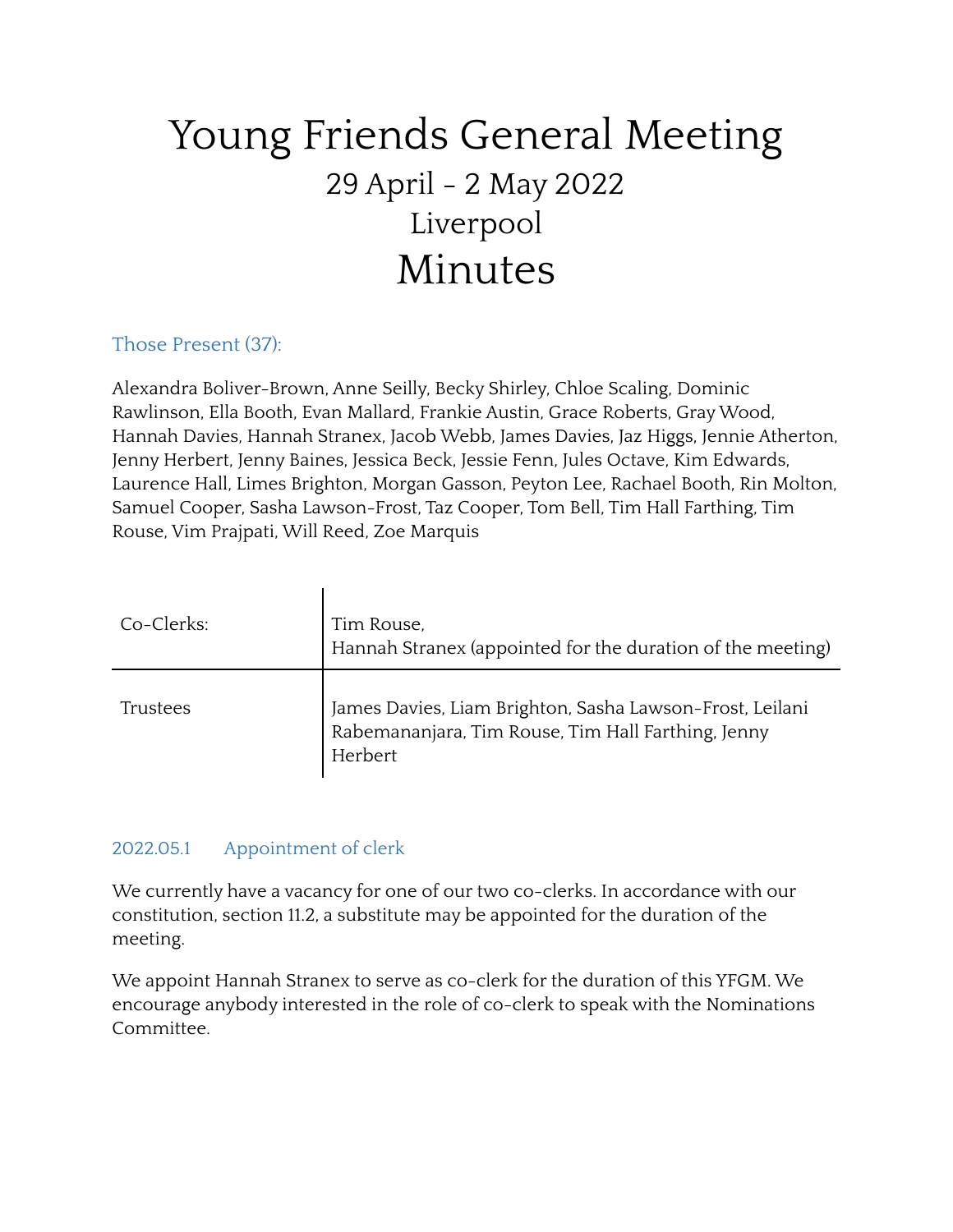# 2022.05.2 Report on Planning Weekend

We have heard a report from Becky Shirley about our last Planning Weekend, which was held online from 19-20 March 2022. Our planning included socialising, preparing for this weekend, and joining Glasgow Meeting via their online meeting.

# 2022.05.3a Nominations, Roles, & Communications

Our gatherings happen because we, as a community, choose to make them happen. In doing so, we rely heavily on the willingness of YFGM's members to take on the volunteer roles that keep the community and its events running. At our last gathering, we found ourselves unable to appoint anybody to several of those roles (minute 2022.02.09); and, facing the possibility that we would not be able to run this and future gatherings, we pledged to think radically, in both the short- and long-term, about how our ways of working might need to change.

Rachael Booth, our Convenor of Nominations, introduced the item, speaking of the need to adjust our ambition to suit our energy and our capacity. We have begun our discernment today and will continue tomorrow.

### 2022.05.3b

We agree to lay down the roles of Representative to Quaker Life Rep Council, and Pollard and Dickson Distributor, noting that in doing so we are not throwing roles away - simply saying that this isn't what we need, and have the energy for, right now. Laying something down doesn't mean that we can't pick it up again if the time is right.

For the roles of Northern Friends Peace Board Representative, Meeting for Sufferings Representatives, Outreach Committee, and Media Committee, we will consider further tomorrow whether to lay these roles down; in the meantime, we release Nominations committee from the expectation that they will bring nominations for these roles.

# 2022.05.4 Consideration of the 2020 & 2021 accounts

Further to minute 2021.05.01 and 2021.10.01, James Davies, our Finance Trustee and Tom Bell, our Treasurer, presented revised accounts for the year ended 31 December 2020. We approve the revised accounts which have been sent for independent examination.

James and Tom also presented accounts for the year ended 31 December 2021. They noted that the impact of the pandemic has been a substantial reduction in our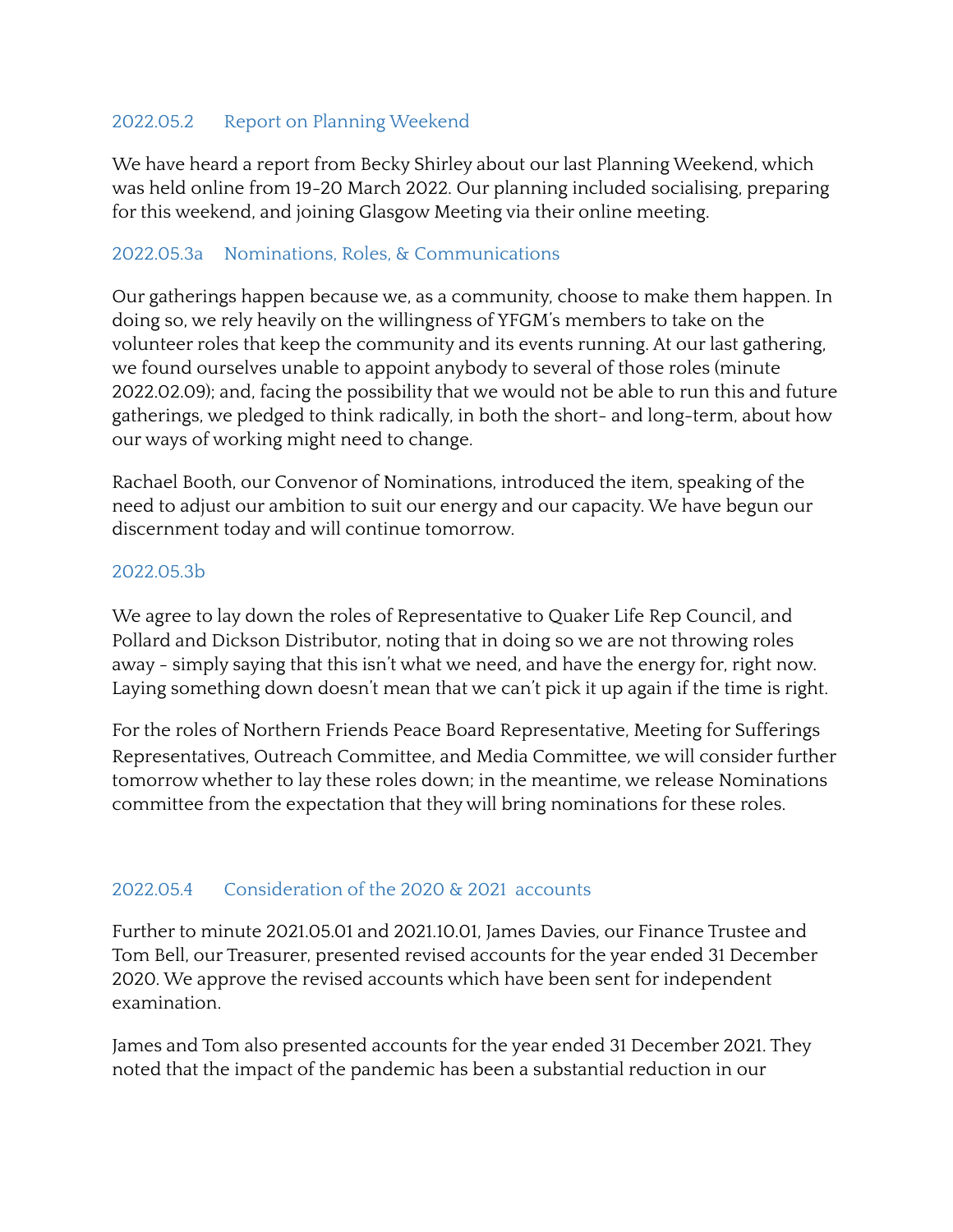expenditure in 2020 and 2021, due to running fewer in-person events; our income has also fallen during this period, due to reduced effort on fundraising. A large part of our income is restricted income from Britain Yearly Meeting for outreach work, which we have struggled to spend, especially since the pandemic. We also unexpectedly received a further restricted grant from NETQT during the year to fund financial hardship support.

In 2021, our overall funds have increased, although a large part of the increase is in funds which are restricted to specific purposes. Our available reserves remain high, although we expect expenditure to increase as we run more events in-person.

The process of putting together accounts has been difficult as we are putting together systems to track and report our finances more effectively. This has included ensuring that members of the finance committee receive adequate training, considering whether we are using the right tools, and going through the process of an effective independent examination. We thank James and Tom for their work throughout this process. We also thank Tim Rouse for his assistance in preparing these accounts.

We note that these draft accounts include a £2250 imbalance in the balance sheet: James and Tom will work to resolve this discrepancy before the accounts are sent for examination.

We hope that these discrepancies will be swiftly resolved, and hope to approve the final accounts at our October gathering.

## 2022.05.5 Trustees Report

Jenny Herbert, our Convenor of Trustees, provided a report on the work of trustees since the last General Meeting. This has included work on the annual reports and accounts for 2019, 2020, and 2021; we hope to catch up with reporting deadlines, some of which have been missed recently, and submit our annual report and accounts on time in 2021.

Tim Hall Farthing, our Management Trustee, gave further details about the dissolution of our internship arrangement with BYM. Trustees and Friends House have agreed that, due to changes in the needs and capacities on both sides, the structure which had been in place since the departure of the last intern should be wound down. Although we are still in the process of concluding the arrangement financially, and finding a new home for our equipment and data, trustees have begun to look at options for the future.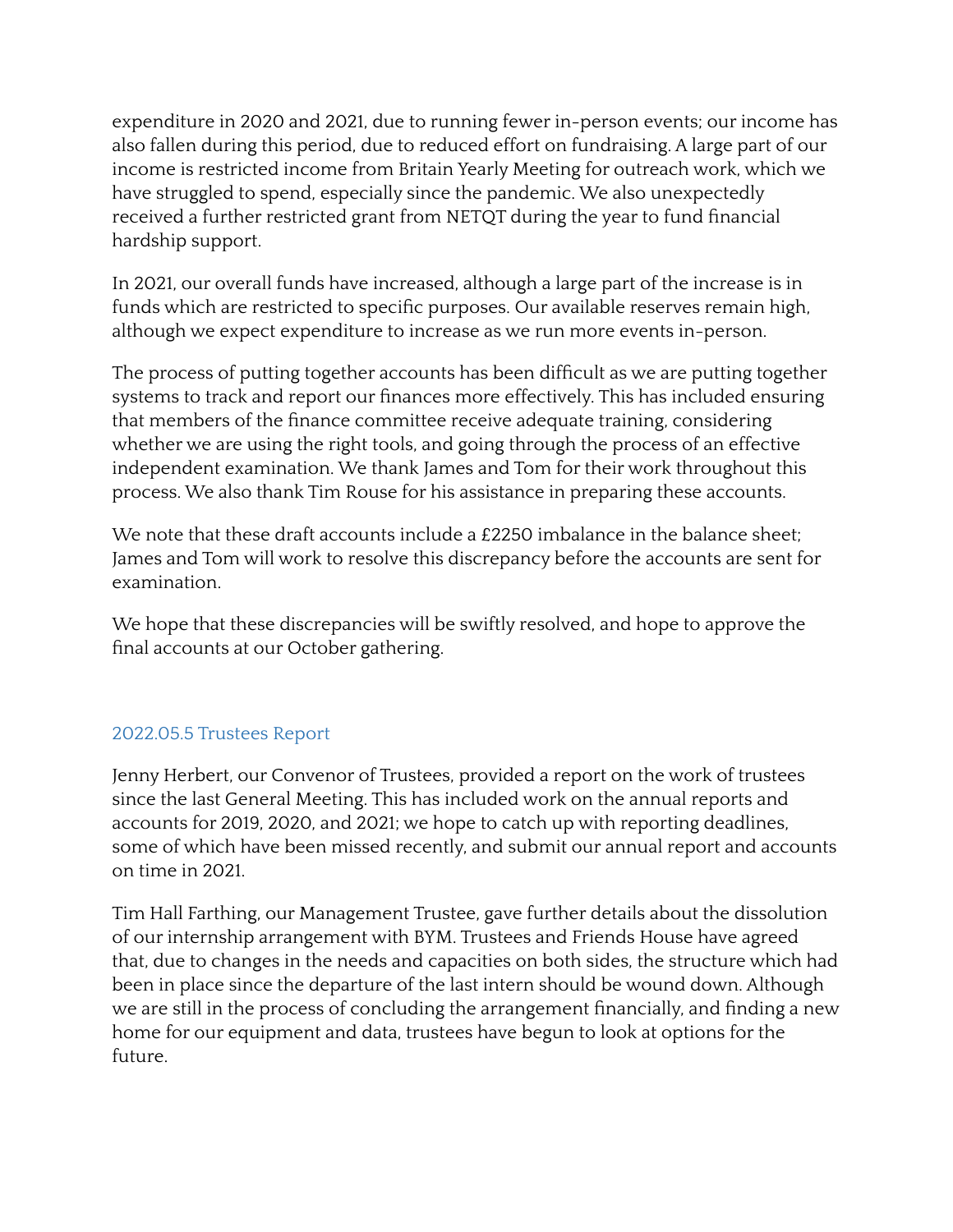In the short term, discussions have begun about ways that specific community members could take on some of the responsibilities which were previously part of the coordinator role. These responsibilities have been informally taken on by others, mainly trustees, in recent years.

No decisions have yet been made about longer term solutions to our administrative needs. Ideas that have begun to be considered include finding an arrangement with another department at Friends House, finding an alternative organisation that could host a part-time member of staff, or hiring a contractor to provide these services. Trustees are mindful of the need to bring big decisions back to the General Meeting where appropriate.

# 2022.05.6a Nominations, Roles, & Communications

As a meeting our collective lack of capacity to fill roles has persisted. Our current structure of roles can lead to burnout, and role-holding can become a struggle instead of a joyful way to uphold our community.

Yesterday, we heard ministry on the need for the community to take responsibility for the work that is essential, whether or not those tasks are assigned to a role. We heard of the pressures that Nominations faces when considering names for roles that are known to be challenging, and of the significant changes in how work is distributed without a coordinator in post.

We are clear that, despite a full roles review in 2018-19, much has changed since then, and there is an urgent need to cut non-essentials. To do this, we need to trust the leadings we have heard, and will continue to hear in our discernment going forward; this will allow us to find what is non-essential, what is really important to our community, and what is worth us doing. Habit and custom governs a lot of what we do; we need to be bold in laying down what is in truth beyond our reach.

We currently lack a coordinator, and with many of the coordinator's responsibilities now taken on by trustees, our traditional roles are not able to compensate for this lack. We no longer have someone in the centre of the web, with an overview of YFGM's activities and what needs doing.

One consequence is that, with additional responsibilities and without in-person planning weekends to facilitate inter-committee communications, the trustee committee has been functioning as a de facto executive committee - to something it was never designed to do.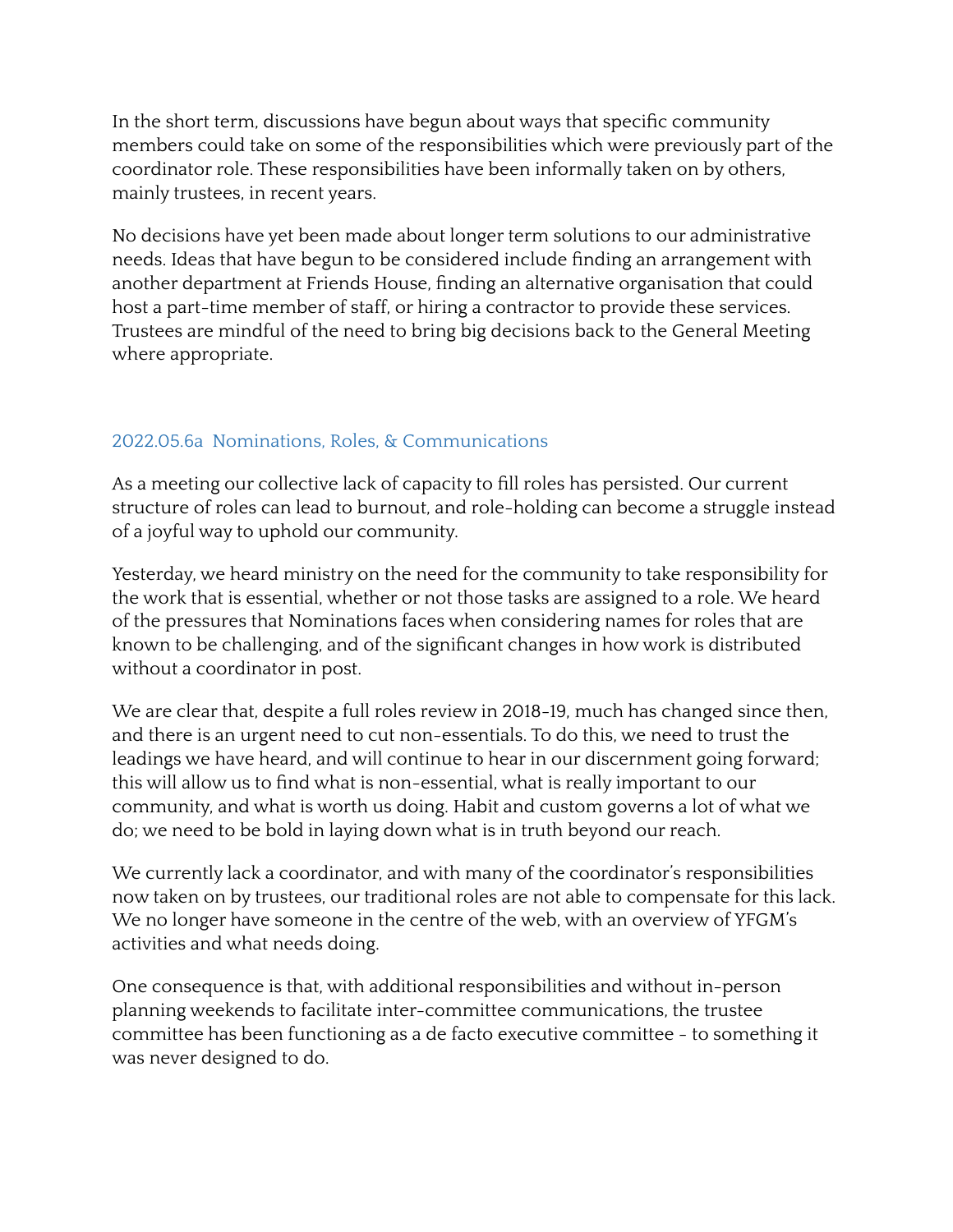Communicating between committees and individuals is essential, but we aren't very good at it outside of in-person events. If we posted up a list of all the tasks that needed doing and asked for volunteers, would everything actually get picked up? Would the work end up falling to the same few people, every time?

A large part of our current urgency comes from being a smaller community, and this links closely with the question of outreach. We gain spiritual and logistical strength from outreach, sharing news of our existence and welcoming newcomers into the community. Much of the practical work of outreach, including advertising our gatherings, would once have been done by the coordinator, and we cannot expect this to be picked up completely by Outreach committee. Each of us must reach out within our communities, so that more people hear about YFGM and hear about it sooner, but we must also address the practical side of this coin.

Where are we now? Perhaps the secret ingredient is money; we have a clear need for practical admin support. As trustees and the meeting begin to consider a new, paid, arrangement for admin support, we must ask ourselves how we can make effective use of such support - what tasks do we want, and more importantly need, them to do? What do we do in the meantime?

We recognise the need to change what we do as well as how we do it, to set our sights on what is achievable for our community and what our community really means. We have faith that out of such changes, new and powerful things can blossom and grow.

## 2022.05.6b Nominations, Roles, & Communications

We have continued our discernment on roles and committees, noting that, as well as considering the big picture, no name has been brought for the role of Finance Trustee.

We lay down the Media committee, and release Lucy Benton and Gus Morrice from this role. We lay down the Outreach committee, and release Sabrina Jones and Laurence Hall from this role. We lay down the role of Northern Friends Peace Board Representative.

We lay down the vacant Meeting for Sufferings Rep role, continuing with one person at a time holding this role at present.

We recognise the need for a trustee role with strong knowledge and oversight of our finances, as well as someone who can be a signatory to the bank accounts in addition to our Treasurer and Convenor of Trustees. We extend James Davies' term as Finance Trustee until 24 August 2022 to fulfil this latter role, and in addition we appoint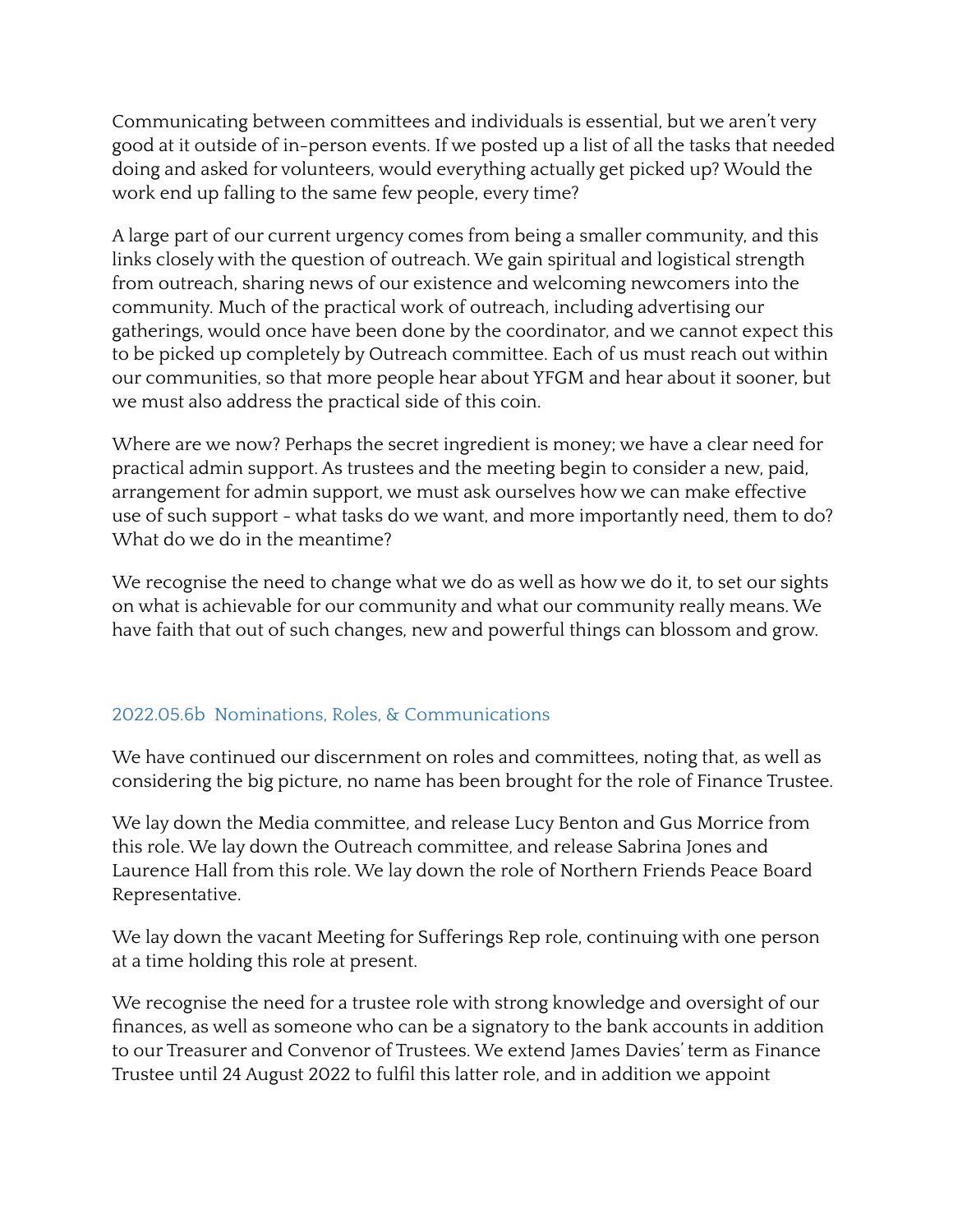Hannah Stranex, Co-Clerk, as a signatory. We will provide her, and Sasha Lawson-Frost, our Pastoral Trustee, with financial training. This will enable our trustees to provide financial oversight in the short term, in addition to the work on our budget and accounts which will be taken on by the Treasurer, but this situation will still need resolution in the very near future.

For all the roles we lay down, we hope that the energy and enthusiasm which Friends have brought into these roles will be taken forward in new forms. Even if we lay down a rep role, YFGM and the people in it may still find ways to support the work of organisations we share fellowship with; even if we don't have a committee role, YFGM will still seek to support and uphold people's passions and projects in these areas. Our outreach work will not cease. Our existence outside of YFGM and the love we show in conversations we have about it is one of our most crucial forms of outreach.

We have heard further bold ideas, including a proposal to restructure our trustee committee; we plan to return to this at our next gathering, following further conversations and development of ideas in the interim. We ask trustees to work with members of the community to make arrangements for practical tasks to be completed until a longer-term arrangement is in place.

# 2022.05.7 Nominations Returns

We appoint the Friends named in the below table to the roles specified. We release Friends as indicated in the table and thank them for their service.

| Role                         | Released                                       | Appointed                                                                 | Until                                |
|------------------------------|------------------------------------------------|---------------------------------------------------------------------------|--------------------------------------|
| Co-clerk                     | None - one vacancy                             | Hannah Stranex;<br>Tim Rouse's term is<br>extended to a full<br>triennium | Hannah: May<br>2025<br>Tim: May 2024 |
| Finance Trustee              | None - one vacancy due<br>to a handover period | James Davies' term is<br>extended to 24 August<br>2022                    | 24 August<br>2022                    |
| Planning Weekend<br>Newcomer | None - three vacancies<br>brought forward      | Jessie Fenn<br>Rin Molton                                                 | October 2022                         |
| Logistics                    | Limes Brighton<br>Endian Algar<br>Vicky Cowell | Zoe Marquis<br>2 vacancies carried<br>forward                             | May 2024                             |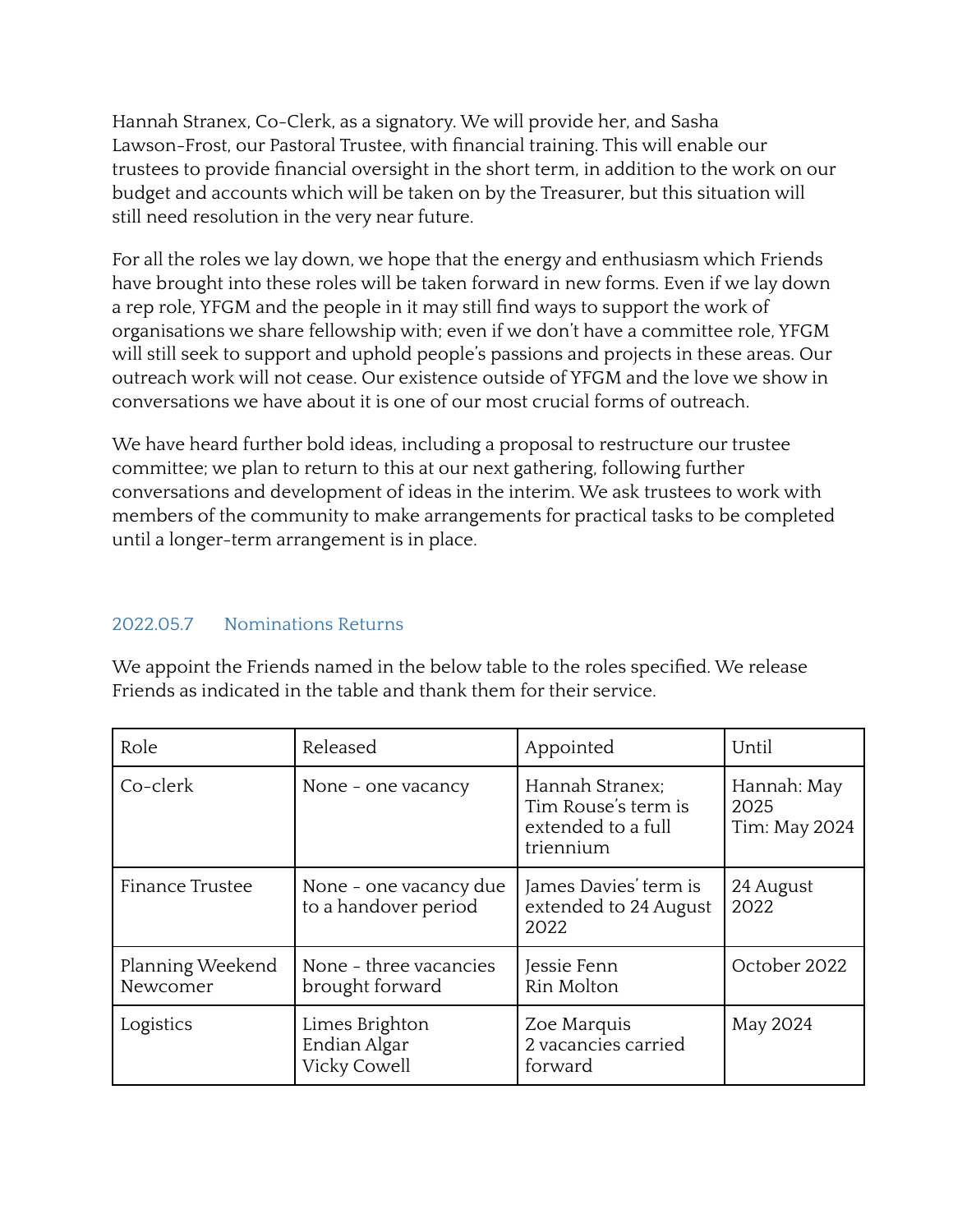| Logistics Trustee                | Limes Brighton                                     | Zoe Marquis                          | <b>May 2024</b> |
|----------------------------------|----------------------------------------------------|--------------------------------------|-----------------|
| Elder                            | None - two vacancies<br>brought forward            | Jenny Baines<br>Kim Edwards          | May 2025        |
| <b>Elder Trustee</b>             |                                                    | Gray Wood                            | Feb 2024        |
| Media                            | Lucy Benton<br>Gus Morrice                         | Committee laid down                  |                 |
| MfS Rep                          | Vacancy brought<br>forward                         | Vacancy laid down                    |                 |
| NFPB Rep                         | None - two vacancies<br>brought forward            | Role laid down                       |                 |
| Quaker Life Rep                  | None                                               | Role laid down                       |                 |
| Pollard & Dickson<br>Distributor | None                                               | Role laid down                       |                 |
| Fundraiser                       | None - vacancy brought<br>forward                  | None - vacancy<br>carried forward    |                 |
| Nominations                      | Two vacancies brought<br>forward<br>Hannah Stranex | Jess Beck<br>Sam Cooper<br>Will Reed | May 2025        |
| Outreach                         | Sabrina Jones<br>Laurence Hall                     | Committee laid down                  |                 |

The meeting recognises Tim Rouse's long period of service in Trustee roles. In extending his term of service as clerk, we do not want to take Tim for granted, or for our roles and structures to take Tim for granted; the meeting should be ready to offer any support that may be needed; and to consider carefully the work that each of our members do, that none bear an undue burden.

# 2022.05.8 Future meetings

We plan to gather for our next meeting from 28-30 October 2022. The Planning Weekend for this gathering will take place online from 10-11 September 2022. Everyone is encouraged to bring ideas to Planning Weekend about what should be on the agenda for the next and future YFGMs.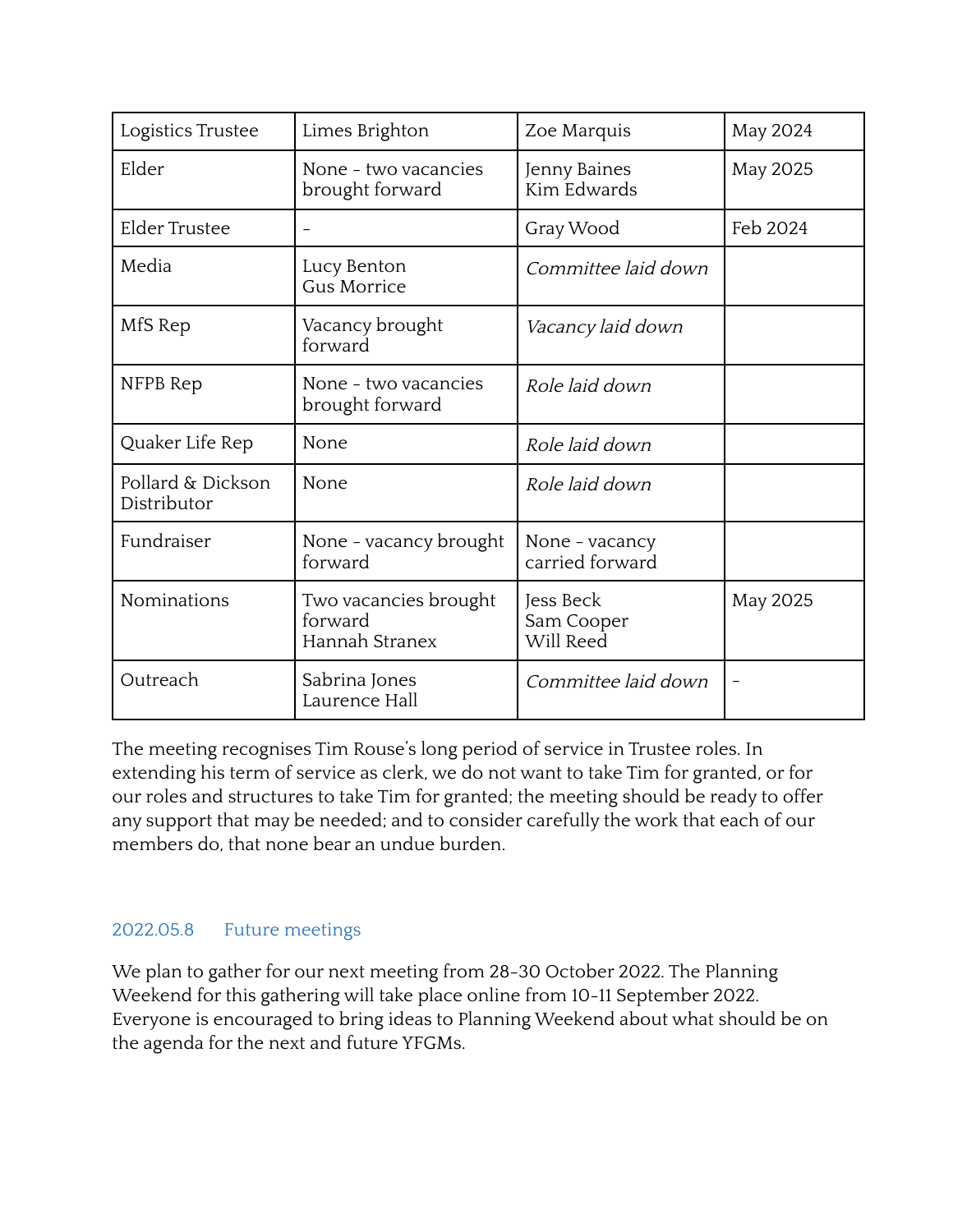# 2022.05.9 Special Interest Groups

Special interest groups this weekend were:

- Ukraine: Practical action Tom Bell
- Bible Study Jaz Higgs and Grace Roberts
- Marriage of Gus Morrice and Kit Scholan
- Attendership, membership, and central committees Chloe Scaling
- Thinking about the testimonies Tim Hall Farthing

We thank those who facilitated Special Interest Groups, and encourage anyone who would like to run a SIG at a future YFGM to speak to the Logistics committee.

# 2022.05.10 Co-options

We thank Sam Cooper, Tim Hall Farthing, and Will Reed who were co-opted to join the Nominations Committee for the weekend.

# 2022.05.11 Change of Signatory

Further to our minute 2022.05.6b above in which Hannah Stranex was appointed as a signatory to YFGM's bank accounts, we note that the current signatories to the bank account are:

- James Davies, Finance Trustee
- Tom Bell, Treasurer
- Jenny Herbert, Convenor of Trustees
- Hannah Stranex, Co-clerk

## 2022.05.12 Change of Signatory

In minute 2021.10.2, we authorised trustees to appoint an independent examiner for the 2019 and 2020 accounts. We note that trustees have appointed the West Yorkshire Community Accounting Service to carry out this work.

We now appoint the West Yorkshire Community Accounting Service to examine our 2021 accounts.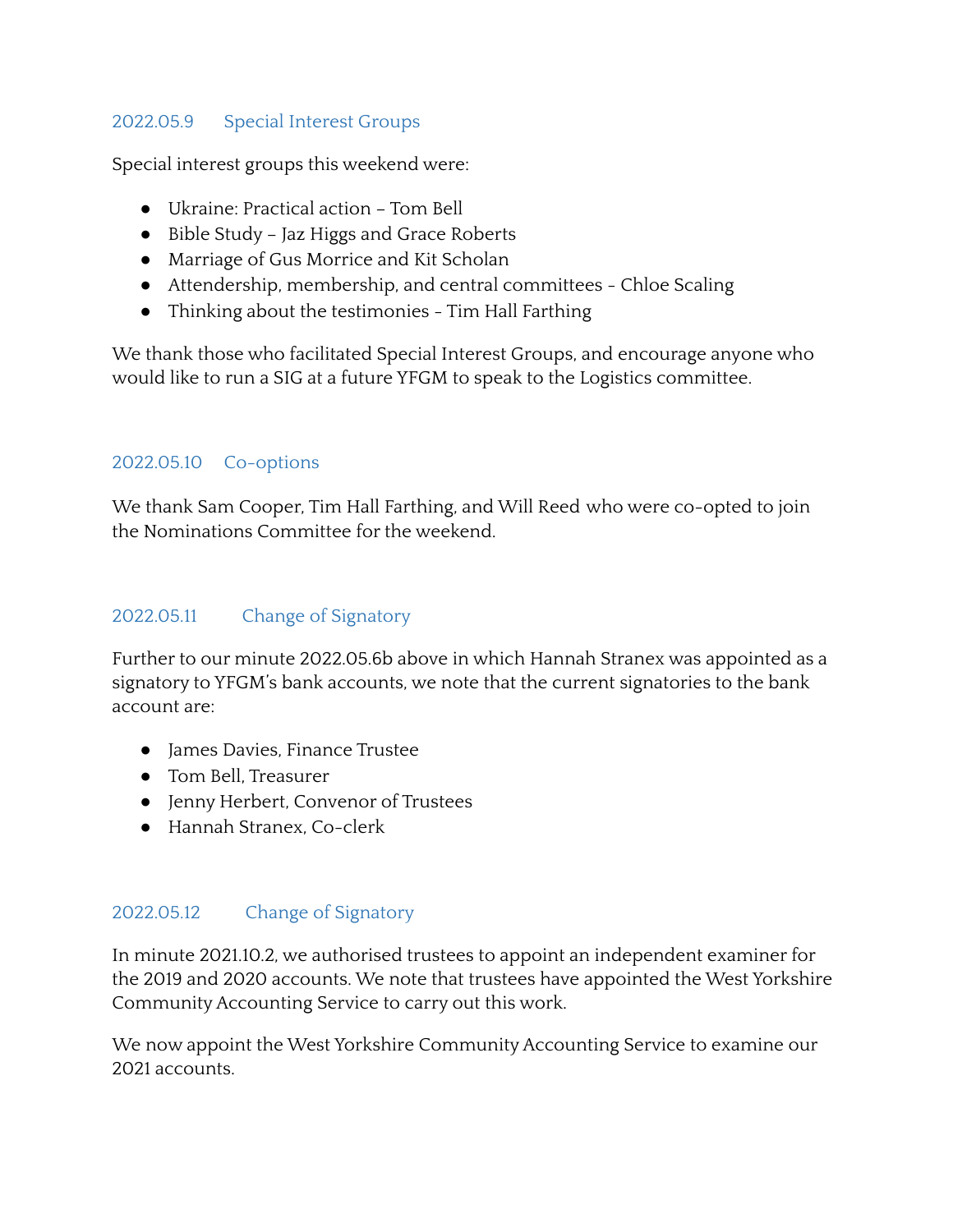### 2022.05.13 War in Ukraine

The war in Ukraine is heavy in the minds of us all. In our SIG and epilogue earlier in the weekend, we have considered how we have and can respond as a community and as individuals. We are thankful for the work of other Quaker bodies who have spoken out on this, and found ways to help those affected. We mourn all suffering and loss of life, and hope for peace.

# 2022.05.14 Clerks' Offering

Building a functioning community can feel like trying to escape from a locked room. With a little bit of help from our friends, we can equip ourselves with the tools to break down barriers - whether those are offerings from the community, or the acceptance that sometimes we need a bit of professional help.

We have made real progress this weekend in examining our roles and structures - we hope that in sawing away dead wood we will allow new growth. This has been, and will continue to be, a long process, which hasn't always gone in the ways we anticipated. Even when it feels like we have been plunged into darkness, the spirit provides, and we know that we are moving forward, with courage, commitment, and enthusiasm.

We are reminded of the words of Young Friends in 1926, recorded in Quaker Faith & Practice (21.04) - "each generation of young Friends by its experiments must discover for itself the truths on which the Society is built if it is to use those truths".

Being a community together means constantly learning and re-learning our love and trust in one another. The depth and power of the friendships we form as YFGM are awe-inspiring. We heard glad news of marriages and expected births, and joyfully anticipate upholding our Friends through the highs and lows of each other's lives - the pains, the sorrows, and the greatest joys.

Signed, in and on behalf of Young Friends General Meeting,

Tim Rouse & Hannah Stranex Co-clerks

Appendices & Further Information

- A: Accounts 2020
- B: Accounts 2021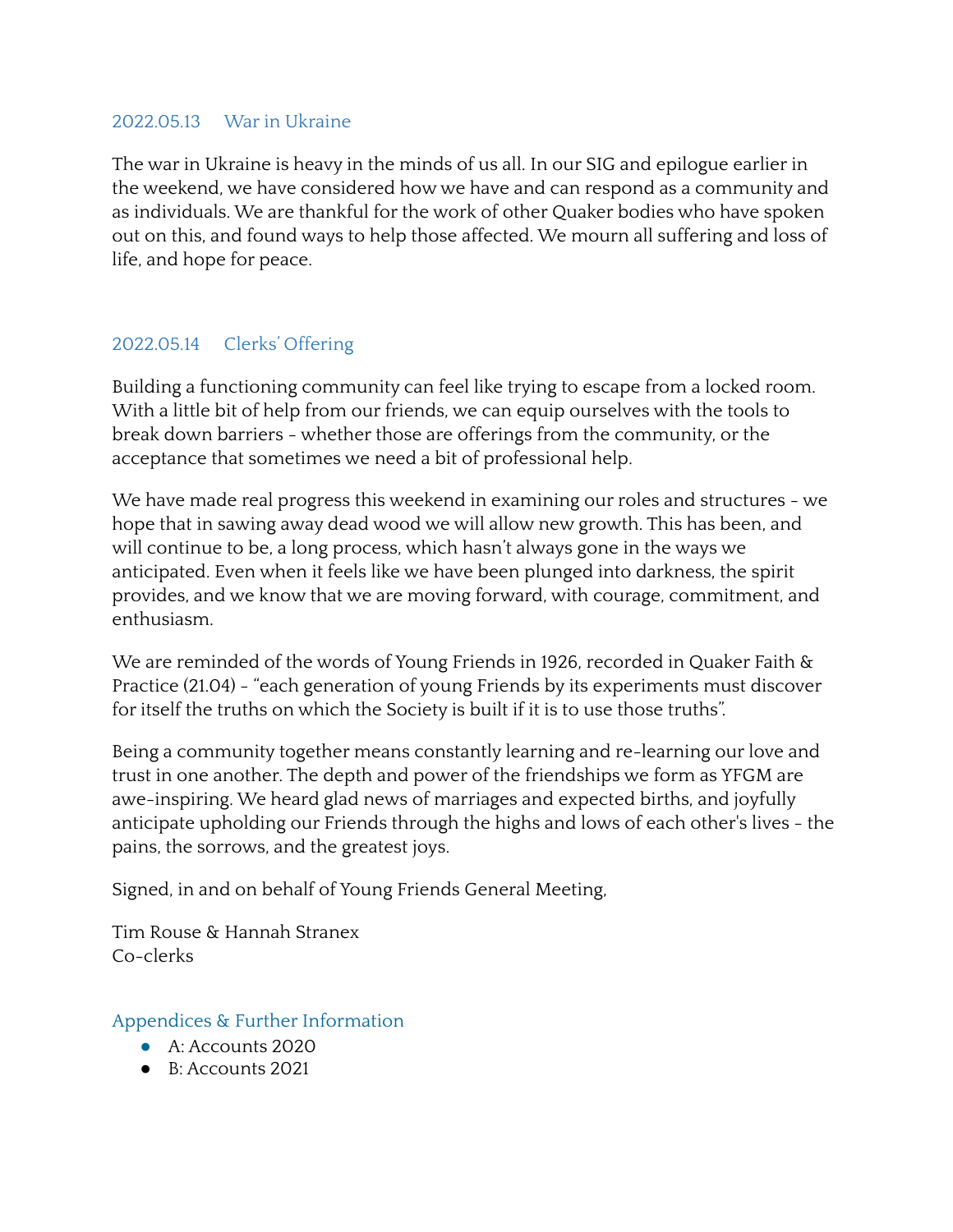# Young Friends General Meeting of the Religious Society of Friends, Charity No. 1064763 **Statement of financial activities for the period 1 January 2020 to 31 December 2020**

|                                    |      |                    | <b>Unrestricted</b> | <b>Restricted</b> |                    | <b>Unrestricted</b> | <b>Restricted</b> |              |
|------------------------------------|------|--------------------|---------------------|-------------------|--------------------|---------------------|-------------------|--------------|
|                                    | Note | funds              |                     | funds             | <b>Total</b>       | funds               | funds             | <b>Total</b> |
|                                    |      |                    | 2020                | 2020              | 2020               | 2019                | 2019              | 2019         |
|                                    |      | $\pmb{\mathsf{f}}$ |                     | £                 | $\pmb{\mathsf{f}}$ | £                   | £                 | £            |
| Income from:                       |      |                    |                     |                   |                    |                     |                   |              |
| Grants                             |      | $\overline{2}$     | 4,514               | 9,550             | 14,064             | 9,984               | 8,500             | 18,484       |
| Donations                          |      | 3                  | 8,156               |                   | 8,156              | 21,356              |                   | 21,356       |
| Other Income                       |      |                    | 77                  | $\blacksquare$    | 77                 | 152                 | 100               | 252          |
| <b>Total</b>                       |      |                    | 12,747              | 9,550             | 22,297             | 31,491              | 8,600             | 40,091       |
|                                    |      |                    |                     |                   |                    |                     |                   |              |
| <b>Expenditure on:</b>             |      |                    |                     |                   |                    |                     |                   |              |
| Raising funds                      |      | 4                  | 67                  |                   | 67                 | 727                 |                   | 727          |
| Charitable activities              |      | 4                  | 12,805              | 1,265             | 14,070             | 27,856              | 7,100             | 34,956       |
| <b>Total</b>                       |      |                    | 12,872              | 1,265             | 14,137             | 28,583              | 7,100             | 35,683       |
| Net income/(expenditure)           |      |                    | 125                 | 8,285             | 8,159              | 2,908               | 1,500             | 4,408        |
|                                    |      |                    |                     |                   |                    |                     |                   |              |
| Net movement in funds              |      |                    | 125                 | 8,285             | 8,159              | 2,908               | 1,500             | 4,408        |
| <b>Reconciliation of funds:</b>    |      |                    |                     |                   |                    |                     |                   |              |
| Total funds brought forward        |      |                    | 56,504              | 3,808             | 60,312             | 53,596              | 2,308             | 55,904       |
| <b>Total funds carried forward</b> |      |                    | 56,379              | 12,093            | 68,471             | 56,504              | 3,808             | 60,312       |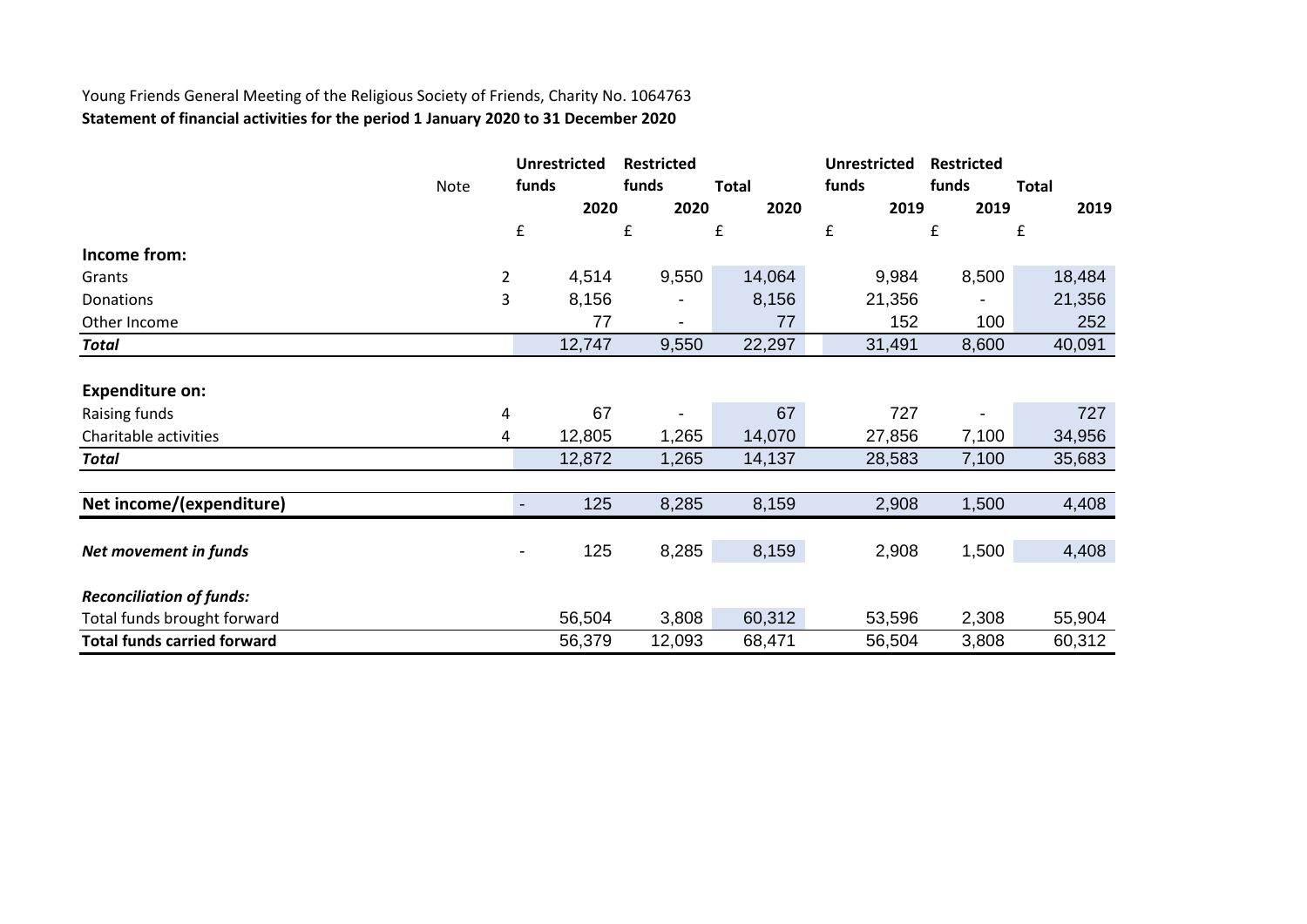|                                                        |             |   | 2020    | 2019     |
|--------------------------------------------------------|-------------|---|---------|----------|
|                                                        | <b>Note</b> | £ |         | £        |
| Cash flow from operating activities                    |             |   |         |          |
| Net income/(expenditure)                               |             |   | 8,159   | 4,408    |
| Interest received                                      |             |   | 77      | 152<br>- |
| (Increase) / decrease in debtors                       | 6           |   | 219     | 390<br>۰ |
| Increase / (decrease) in creditors                     | 7           |   | 29,414  | 14,256   |
| Net cash from / (used in) operating activities         |             |   | 21,114  | 18,123   |
|                                                        |             |   |         |          |
| Cash flow from investing activities                    |             |   |         |          |
| Interest received                                      |             |   | 77      | 152      |
| Net cash from / (used in) investing activities         |             |   | 77      | 152      |
| Net increase / (decrease) in cash and cash equivalents |             |   | 21,036  | 18,275   |
| Cash at beginning of period                            |             |   | 102,905 | 84,602   |
| Cash at end of period                                  |             |   | 82,171  | 102,905  |
| Actual change                                          |             |   | 20,734  | 18,303   |
|                                                        |             |   | 302.38  | 28.60    |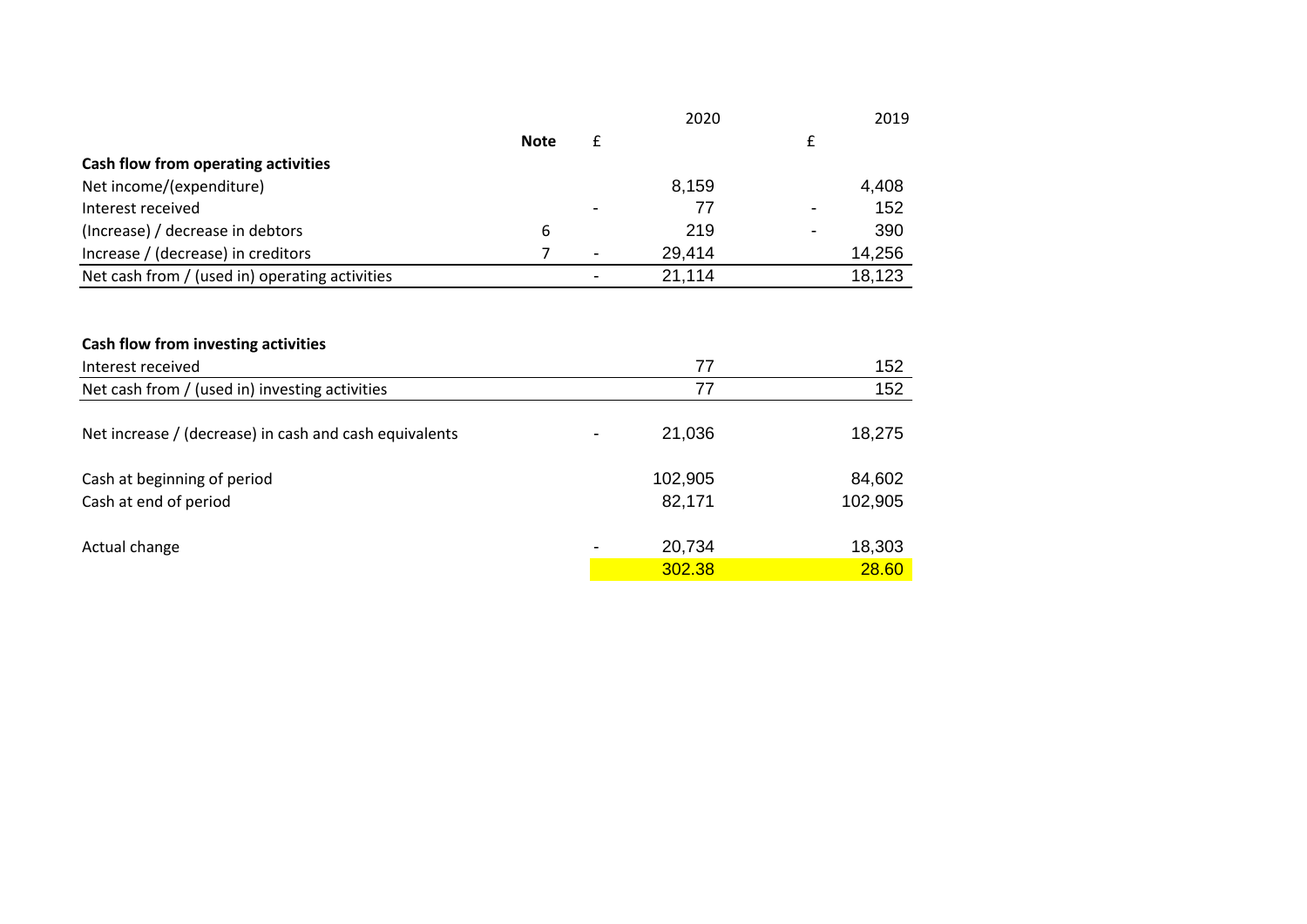### Young Friends General Meeting of the Religious Society of Friends, Charity No. 1064763 **Balance sheet as at 31 December 2020**

|                                              |                    |   | <b>Unrestrict Restricted</b> |                |              |                    | <b>Unrestricted</b> | <b>Restricted</b> |              |
|----------------------------------------------|--------------------|---|------------------------------|----------------|--------------|--------------------|---------------------|-------------------|--------------|
|                                              | Note               |   | ed funds                     | funds          | <b>Total</b> |                    | funds               | funds             | <b>Total</b> |
|                                              |                    |   | 2020                         | 2020           | 2020         |                    | 2019                | 2019              | 2019         |
|                                              |                    |   | £                            | £              | £            | $\pmb{\mathsf{f}}$ |                     | £                 | £            |
| <b>Fixed assets</b>                          |                    |   |                              |                |              |                    |                     |                   |              |
| <b>Current assets</b>                        |                    |   |                              |                |              |                    |                     |                   |              |
| <b>Stocks</b>                                | 5                  |   |                              |                |              |                    |                     |                   |              |
| Debtors                                      | 6                  |   | 254                          |                | 254          |                    | 473                 |                   | 473          |
| Cash at bank and in hand                     |                    |   | 69,088                       | 13,083         | 82,171       |                    | 95,801              | 7,103             | 102,905      |
| <b>Total current assets</b>                  |                    |   | 69,342                       | 13,083         | 82,425       |                    | 96,274              | 7,103             | 103,378      |
| Creditors: amounts falling due within        |                    |   |                              |                |              |                    |                     |                   |              |
| one year                                     | $\overline{7}$     |   | $-12,633 -$                  |                | 990 - 13,623 | $\blacksquare$     | $39,741 -$          | $3,295 -$         | 43,037       |
| Net current assets/(liabilities)             |                    |   | 56,710                       | 12,093         | 68,802       |                    | 56,533              | 3,808             | 60,341       |
| <b>Total assets less current liabilities</b> |                    |   | 56,710                       | 12,093         | 68,802       |                    | 56,533              | 3,808             | 60,341       |
| <b>Total net assets less liabilities</b>     |                    |   | 56,710                       | 12,093         | 68,802       |                    | 56,533              | 3,808             | 60,341       |
| <b>Funds of the charity</b>                  |                    |   |                              |                |              |                    |                     |                   |              |
| <b>Restricted funds</b>                      |                    | 8 | $\overline{\phantom{0}}$     | 12,093         | 12,093       |                    |                     | 3,808             | 3,808        |
| Unrestricted funds                           |                    | 8 | 56,379                       |                | 56,379       |                    | 56,504              |                   | 56,504       |
|                                              | <b>Total funds</b> |   | 56,379                       | 12,093         | 68,471       |                    | 56,504              | 3,808             | 60,312       |
|                                              |                    |   | 330.98                       | $\blacksquare$ | 330.98       |                    | 28.60               |                   | 28.60        |
|                                              |                    |   |                              |                |              |                    |                     |                   |              |

 $486$  = different shown on S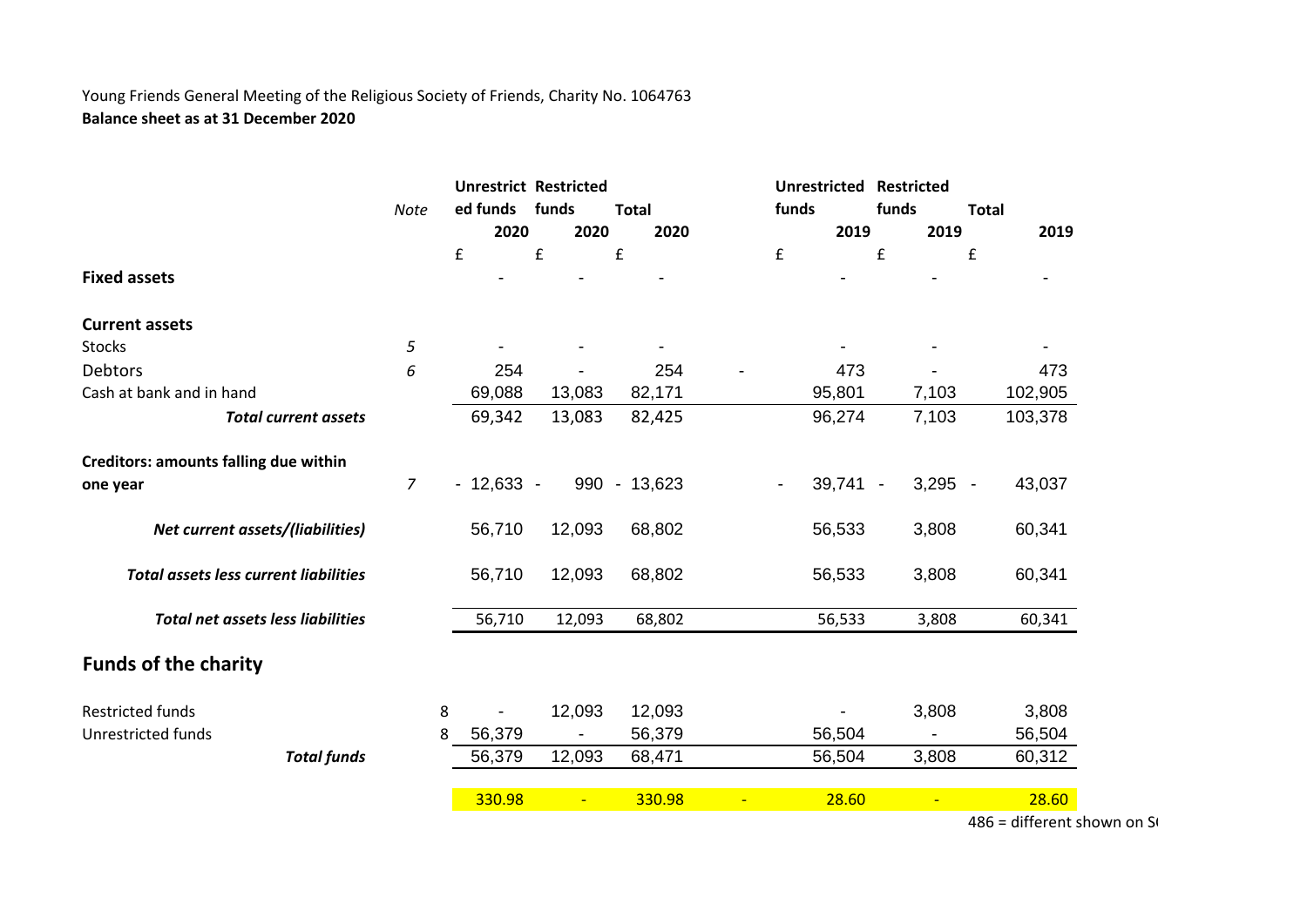# **Notes to the Financial Statements**

### **Statutory Information**

Young Friends General Meeting of the Religious Society of Friends (Quakers), commonly known as Young Friends General Meeting or YFGM, is an unincorporated charity registered with the Charity Commission for England and Wales as charity no. 1064763

The registered office address is YFGM Office, Friends House, 173 Euston Road, London NW1 2BJ.

# **Note 1. Accounting Policies**

### **1.1 Basis of accounting**

Young Friends General Meeting constitutes a public benefit entity as defined by FRS102. These accounts have been prepared under the historical cost convention with items recognised at cost or transaction value unless otherwise stated in the relevant note(s) to these accounts.

The accounts have been prepared in accordance with the Statement of Recommended Practice: Accounting and Reporting by Charities preparing their accounts in accordance with the Financial Reporting Standard applicable in the UK and Republic of Ireland (FRS 102), and with the Financial Reporting Standard applicable in the United Kingdom and Republic of Ireland (FRS 102) and with the Charities Act 2011.

### **1.2 Going concern**

These accounts have been prepared on the going concern basis. The trustees consider that, in view of the charity's significant cash reserves and forecasts for the next twelve months, there are no material uncertainties as to the charity's ability to continue as a going concern.

### **1.3 Change of accounting policy**

In prior reporting periods we have used the receipts & payments basis of preparation. This is therefore the first year in which our accounts are prepared under the accruals basis and in line with the SORP. Our operating model leading up to and during the reporting period regularly involves material cash receipts & payments which fall into a different reporting period than the income or expense to which they relate. One consequence of this has been to exaggerate year-on-year changes to both our income and expenditure while using the receipts & payments basis. By switching to the accruals basis we hope to provide more accurate information to the users of the accounts.

We have fully restated the accounts for the prior period (1 January 2019 - 31 December 2019) using the accruals basis and the accounting policies documented in this note, and present this restatement as a comparative to the 2020 accounts.

#### **1.4 Income**

Income is recognised in the Statement of Financial Activities (SoFA) in the period in which the charity is entitled to receipt; it is more likely than not to be received; and where the amount can be measured with reasonable certainty.

There has been no offsetting of assets and liabilities, or income and expenses, unless required or permitted by the FRS102 SORP or FRS102.

The charity has received no government grants during the reporting period, or in the prior reporting period. The value of voluntary help received is not included in the accounts but is described in the trustees' annual report.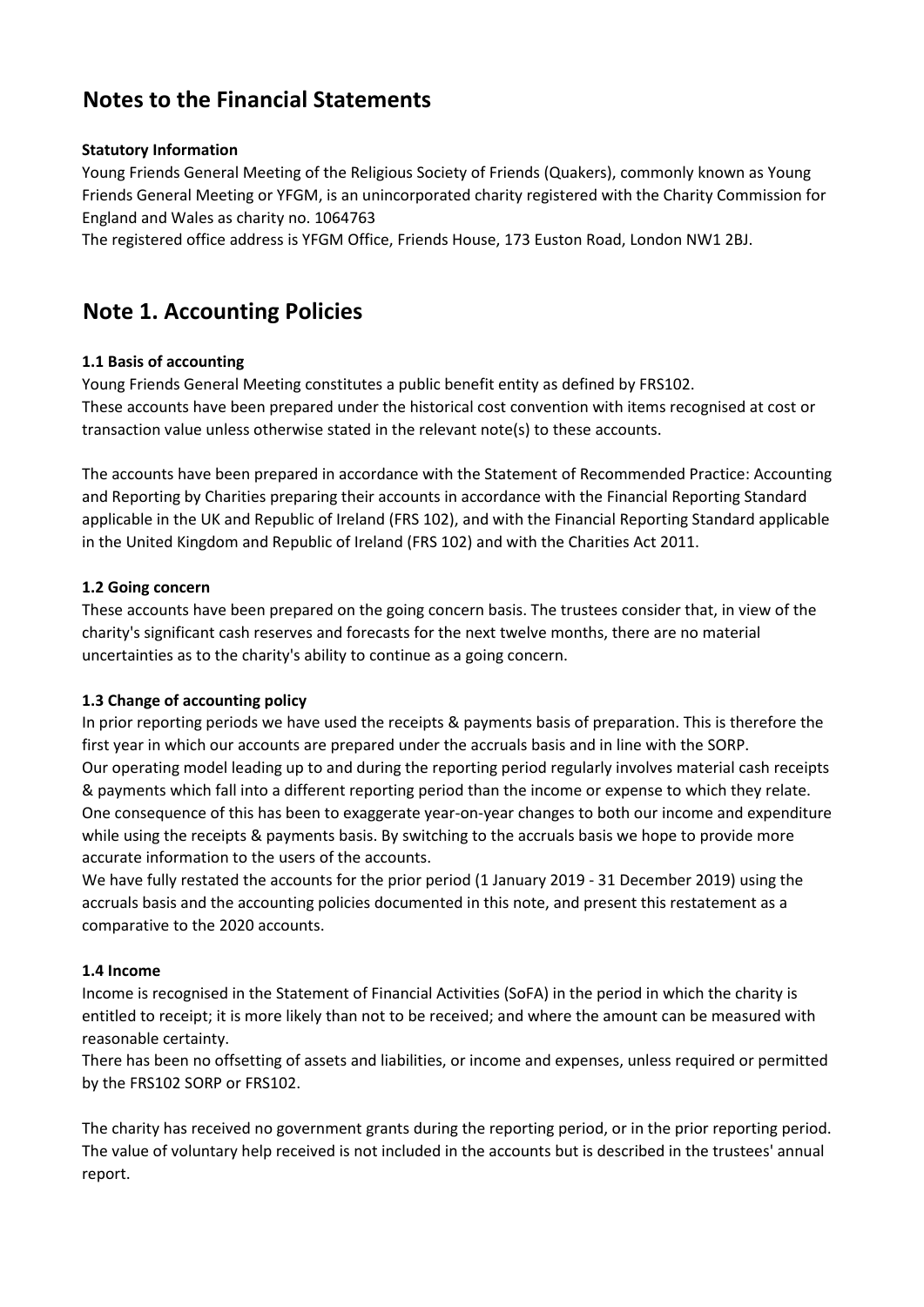### **1.5 Expenditure**

Liabilities are recognised where it is more likely than not that there is a legal or constructive obligation committing the charity to pay out resources and the amount of the obligation can be measured with reasonable certainty.

Expenditure is included in the statement of financial activities when incurred and is inclusive of VAT.

### **1.6 Assets**

Tangible fixed assets for use by the charity are capitalised if they can be used for more than one year, and cost at least £500. They are valued at cost and depreciated on a straight-line basis over their estimated useful economic life.

The charity does not at present hold investments.

The charity does not at present hold stocks held for sale.

Stocks held for distribution as part of charitable activities are recognised where the value of the line of stock at purchase exceeds £500, and are measured at net realisable value based on the service potential provided by items of stock.

Debtors (including trade debtors and loans receivable) are measured on initial recognition at settlement amount. Subsequently, they are measured at the cash or other consideration expected to be received.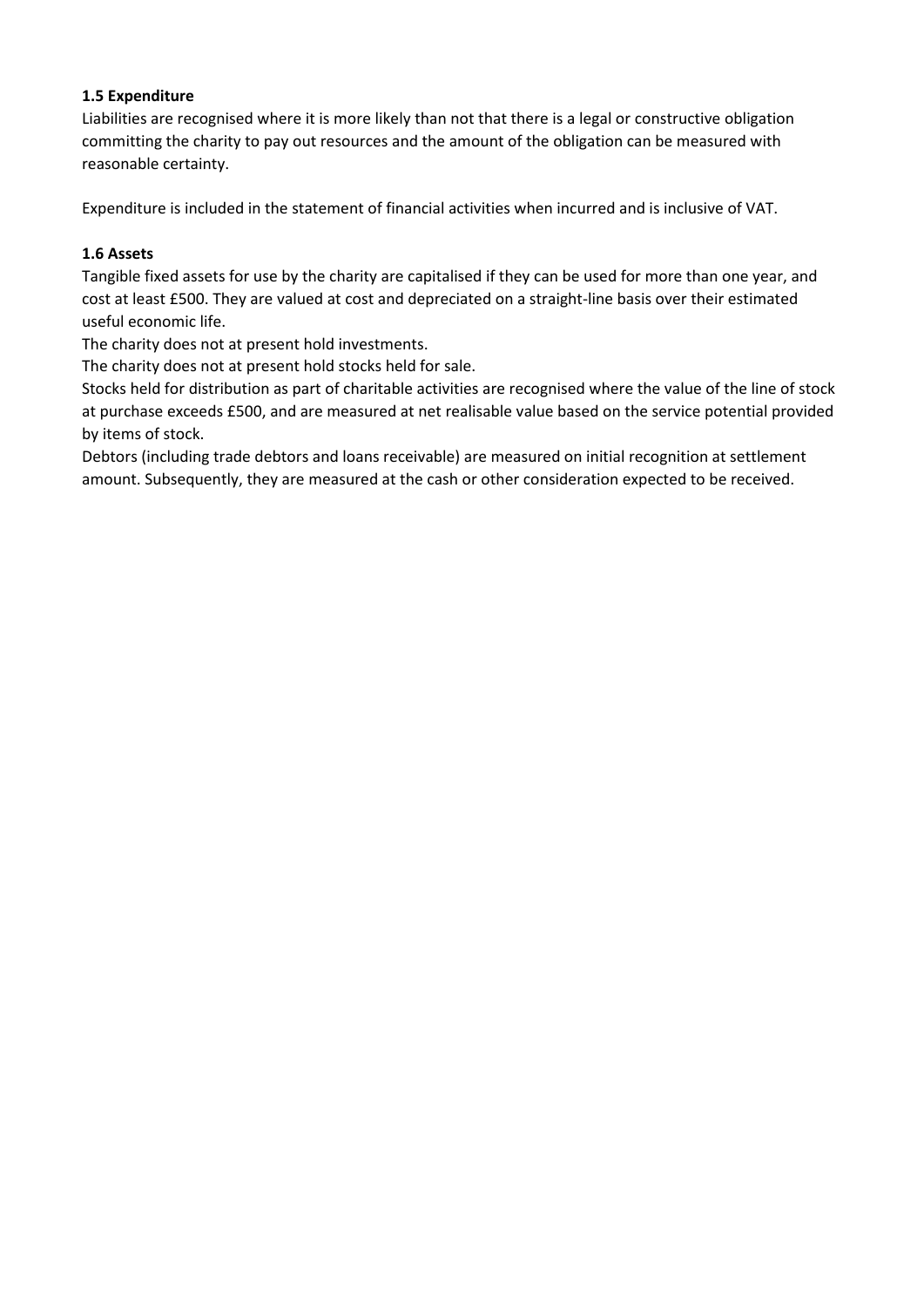# **Note 2. Grants Received**

|                                          | <b>Unrestricted</b> |                          | <b>Restricted</b>        |                          | <b>Unrestricted</b> | <b>Restricted</b>        |              |
|------------------------------------------|---------------------|--------------------------|--------------------------|--------------------------|---------------------|--------------------------|--------------|
|                                          | funds               | funds                    |                          | <b>Total</b>             | funds               | funds                    | <b>Total</b> |
|                                          |                     | 2020                     | 2020                     | 2020                     | 2019                | 2019                     | 2019         |
|                                          | £                   |                          |                          |                          | £                   | £                        |              |
| <b>Britain Yearly Meeting</b>            |                     | 2,000                    | 6,550                    | 8,550                    | 2,000               | 8,500                    | 10,500       |
| North East Thames Quaker Trust           |                     | $\overline{\phantom{a}}$ | 3,000                    | 3,000                    | -                   | ٠                        |              |
| George Gorman Memorial Fund              |                     | $\overline{\phantom{a}}$ |                          |                          | 2,500               | $\blacksquare$           | 2,500        |
| CB & HH Taylor 1984 Trust                |                     | 2,000                    | $\blacksquare$           | 2,000                    | 2,000               | $\overline{\phantom{a}}$ | 2,000        |
| Sir James Reckitt Trust                  |                     | $\blacksquare$           | $\overline{\phantom{a}}$ | $\overline{\phantom{0}}$ | 1,500               | $\overline{\phantom{a}}$ | 1,500        |
| <b>Friends Trusts Limited</b>            |                     | 514                      | $\overline{\phantom{a}}$ | 514                      | 564                 | ٠                        | 564          |
| <b>William P Bancroft Trust</b>          |                     | $\overline{\phantom{a}}$ |                          | $\overline{\phantom{0}}$ | 500                 | $\overline{\phantom{a}}$ | 500          |
| Michael & Lottie Sturge Charitable Trust |                     | $\overline{\phantom{a}}$ | $\overline{\phantom{0}}$ | -                        | 500                 | ٠                        | 500          |
| <b>Other Grants</b>                      |                     | $\overline{\phantom{0}}$ |                          |                          | 420                 | $\blacksquare$           | 420          |
| Total                                    |                     | 4,514                    | 9,550                    | 14,064                   | 9,984               | 8,500                    | 18,484       |

# **Note 3. Donations Received**

|                           | <b>Unrestricted</b> | <b>Restricted</b>        |              | <b>Unrestricted</b> | <b>Restricted</b>        |              |
|---------------------------|---------------------|--------------------------|--------------|---------------------|--------------------------|--------------|
|                           | funds               | funds                    | <b>Total</b> | funds               | funds                    | <b>Total</b> |
|                           | 2020                | 2020                     | 2020         | 2019                | 2019                     | 2019         |
|                           |                     |                          |              |                     |                          |              |
| <b>Meetings</b>           | 4,621               | $\overline{\phantom{0}}$ | 4,621        | 12,092              | $\,$                     | 12,092       |
| Friends                   | 3,456               | $\overline{\phantom{0}}$ | 3,456        | 4,488               | $\,$                     | 4,488        |
| <b>YFGM Contributions</b> | 78                  | $\overline{\phantom{a}}$ | 78           | 4,776               | $\overline{\phantom{0}}$ | 4,776        |
|                           | 8,156               | $\,$                     | 8,156        | 21,356              | ۰                        | 21,356       |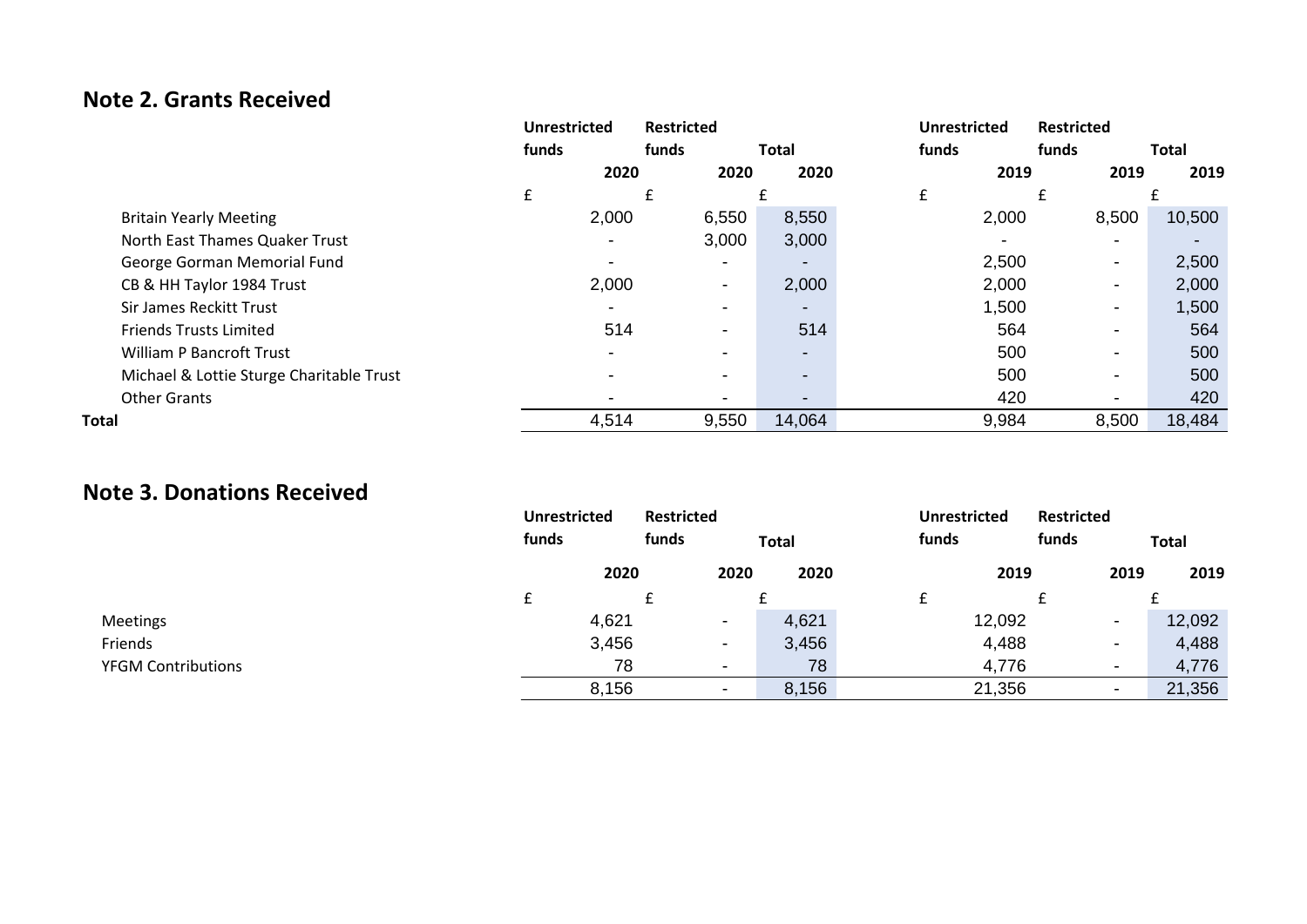# **Note 4. Expenditure**

|                                   | <b>Unrestricted</b> | <b>Restricted</b> |                          | <b>Unrestricted</b>      | <b>Restricted</b>        |              |
|-----------------------------------|---------------------|-------------------|--------------------------|--------------------------|--------------------------|--------------|
|                                   | funds               | funds             | <b>Total</b>             | funds                    | funds                    | <b>Total</b> |
|                                   | 2020                | 2020              | 2020                     | 2019                     | 2019                     | 2019         |
|                                   | £                   | £                 |                          | £                        | £                        |              |
| Raising funds                     | 67                  |                   | 67                       | 727                      |                          | 727          |
| Charitable activities             |                     |                   |                          |                          |                          |              |
| Cost of running YFGMs             | 1,711               | 100               | 1,811                    | 5,940                    | 2,948                    | 8,888        |
| Cost of running Planning Weekends | 1,313               | 125               | 1,439                    | 3,326                    | 486                      | 3,811        |
| Cost of other events              |                     |                   |                          | 608                      |                          | 608          |
| Office costs                      | 9,664               |                   | 9,664                    | 16,382                   | 215                      | 16,597       |
| Provision of bursaries            | 53                  | 1,040             | 1,093                    | 170                      | 2,640                    | 2,810        |
| The Young Quaker                  |                     |                   | $\overline{\phantom{a}}$ | $\overline{\phantom{a}}$ | 749                      | 749          |
| Website                           |                     |                   | $\blacksquare$           | -                        | $\overline{\phantom{0}}$ |              |
| Grant-making                      |                     |                   | $\blacksquare$           | 500                      | -                        | 500          |
| Representatives to Quaker bodies  | 45                  |                   | 45                       | 510                      | $\overline{\phantom{0}}$ | 510          |
| Other expenditure                 | 18                  |                   | 18                       | 421                      | 61                       | 482          |
| <b>Total</b>                      | 12,872              | 1,265             | 14,137                   | 28,583                   | 7,100                    | 35,683       |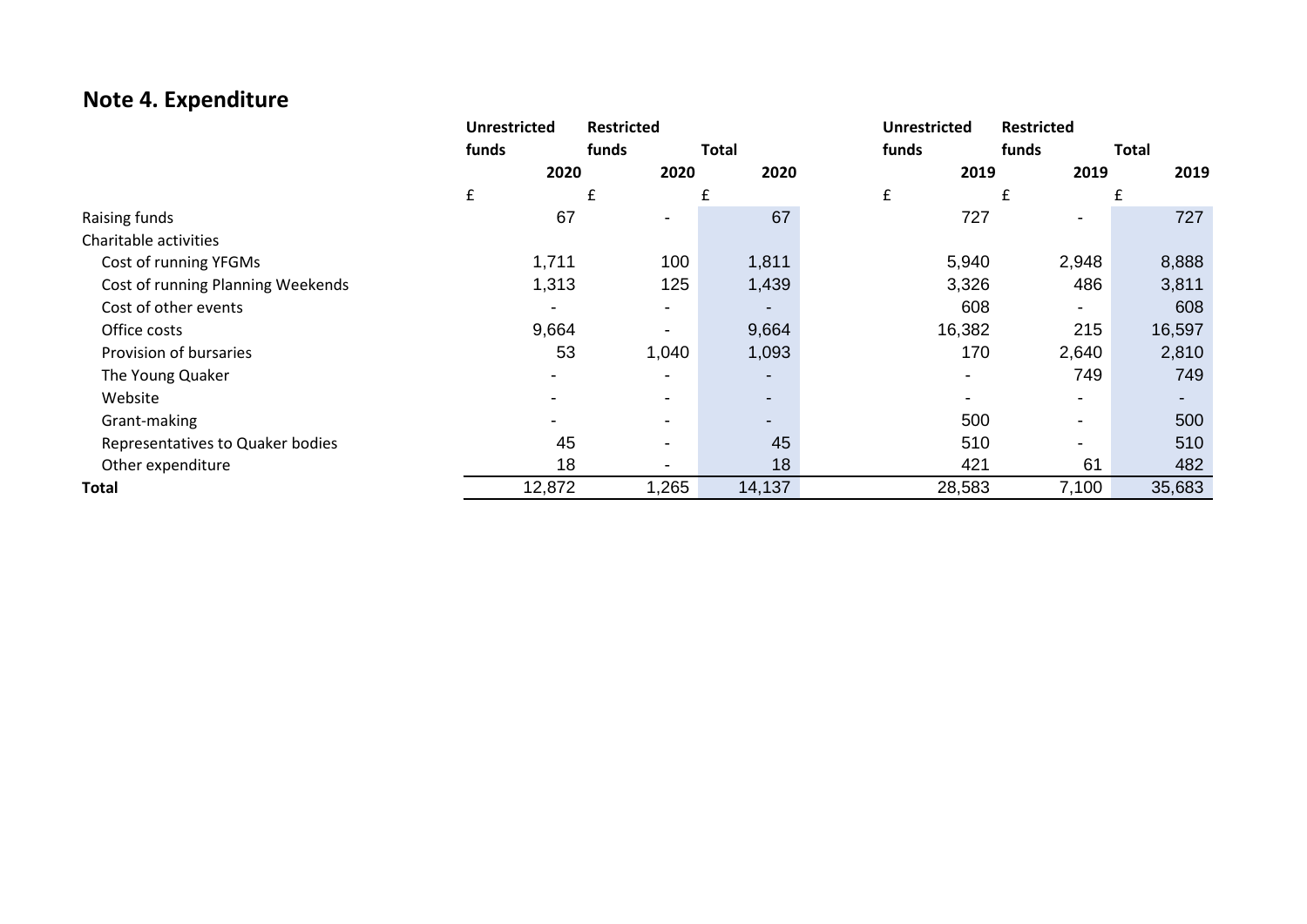# **Note 5. Stocks**

The charity does not hold stock for resale.

Stock held for distribution as part of YFGM's charitable activities was purchased in 2019. Being immaterial, this has been recognised as expenditure within the year.

# **Note 6. Debtors**

|               | <b>Unrestricted</b> | <b>Restricted</b> |                |              | <b>Unrestricted</b> | <b>Restricted</b>        |              |
|---------------|---------------------|-------------------|----------------|--------------|---------------------|--------------------------|--------------|
|               | funds               | funds             |                | <b>Total</b> | funds               | funds                    | <b>Total</b> |
|               | 2020                |                   | 2020           | 2020         | 2019                | 2019                     | 2019         |
|               |                     |                   |                |              |                     |                          |              |
| Prepayments   |                     | 54                | $\blacksquare$ | 54           | 54                  | $\overline{\phantom{0}}$ | 54           |
| Other debtors | 200                 |                   | $\blacksquare$ | 200          | 419                 | $\overline{\phantom{0}}$ | 419          |
| <b>Total</b>  | 254                 |                   | $\blacksquare$ | 254          | 473                 | $\overline{\phantom{a}}$ | 473          |

# **Note 7. Creditors**

|                 | <b>Unrestricted</b> | <b>Restricted</b>        |        | <b>Unrestricted</b> | <b>Restricted</b> |              |
|-----------------|---------------------|--------------------------|--------|---------------------|-------------------|--------------|
|                 | funds               | funds                    | Total  | funds               | funds             | <b>Total</b> |
|                 | 2020                | 2020                     | 2020   | 2019                | 2019              | 2019         |
|                 |                     |                          |        |                     |                   |              |
| Trade creditors | 1,658               | 990                      | 2,648  | 35,489              | 2,305             | 37,795       |
| <b>Accruals</b> | 10,974              | $\overline{\phantom{0}}$ | 10,974 | 4,252               | 990               | 5,242        |
| Total           | 12,633              | 990                      | 13,623 | 39,741              | 3,295             | 43,037       |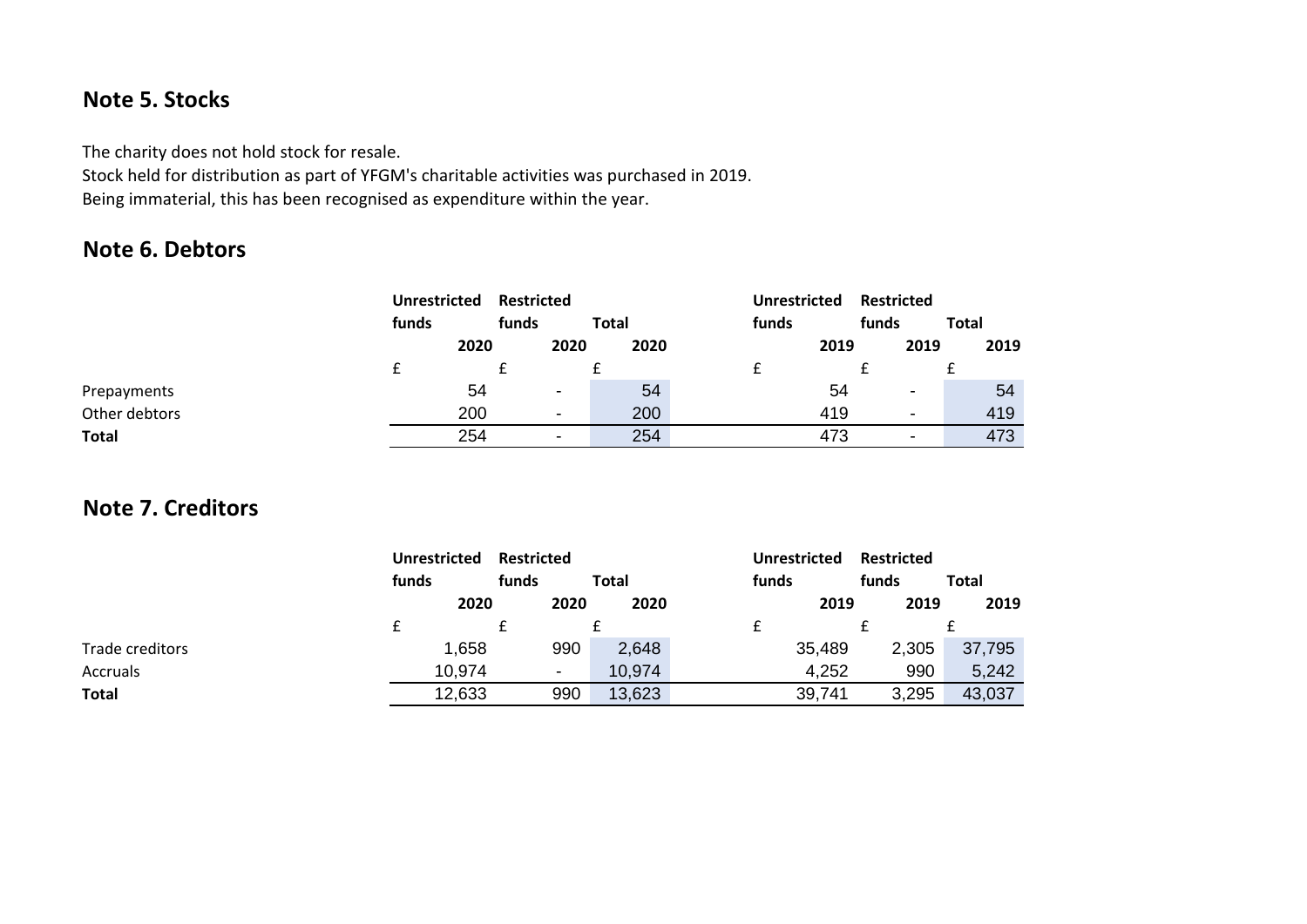# **Note 8a. Movement in funds (current year)**

|                                              | At 1 January 2020 Income<br>£ | £         | £ | Expenditure | Transfers, gains<br>and losses<br>£ | At 31<br>December<br>2020<br>£ |
|----------------------------------------------|-------------------------------|-----------|---|-------------|-------------------------------------|--------------------------------|
| <b>Restricted funds</b>                      |                               |           |   |             |                                     |                                |
| <b>Britain Yearly Meeting Outreach Grant</b> | 3,808                         | $6,550 -$ |   | 1,265       |                                     | 9,093                          |
| North East Thames Quaker Trust               |                               | 3,000     |   |             |                                     | 3,000                          |
| <b>Total restricted funds</b>                | 3,808                         | 9,550     |   | 1,265       |                                     | 12,093                         |
| <b>Unrestricted funds</b>                    |                               |           |   |             |                                     |                                |
| General reserve                              | 56,504                        | 12,747    |   | 12,872      |                                     | 56,379                         |
| <b>Total unrestricted funds</b>              | 56,504                        | 12,747    |   | 12,872      |                                     | 56,379                         |
| <b>Total funds</b>                           | 60,312                        | 22,297    |   | 14,137      |                                     | 68,471                         |

# **Note 8b. Movement in funds (prior year)**

|                                              | At 1 January 2019 Income<br>£ | £      | £                        | Expenditure | Transfers, gains<br>and losses<br>£ | At 31<br>December<br>2019<br>£ |
|----------------------------------------------|-------------------------------|--------|--------------------------|-------------|-------------------------------------|--------------------------------|
| <b>Restricted funds</b>                      |                               |        |                          |             |                                     |                                |
| <b>Britain Yearly Meeting Outreach Grant</b> | 2,308                         | 8,500  |                          | 7,000       |                                     | 3,808                          |
| <b>Mental Wellbeing Concern</b>              |                               | 100    |                          | 100         |                                     |                                |
| <b>Total restricted funds</b>                | 2,308                         | 8,600  |                          | 7,100       |                                     | 3,808                          |
| <b>Unrestricted funds</b>                    |                               |        |                          |             |                                     |                                |
| General reserve                              | 53,596                        | 31,491 |                          | 28,583      |                                     | 56,504                         |
| <b>Total unrestricted funds</b>              | 53,596                        | 31,491 | $\overline{\phantom{a}}$ | 28,583      |                                     | 56,504                         |
| <b>Total funds</b>                           | 55,904                        | 40,091 |                          | 35,683      |                                     | 60,312                         |

*nb: expenditure was EH and RA travel costs to Liverpool gathering (May 2019) where they ran the MWFA workshop*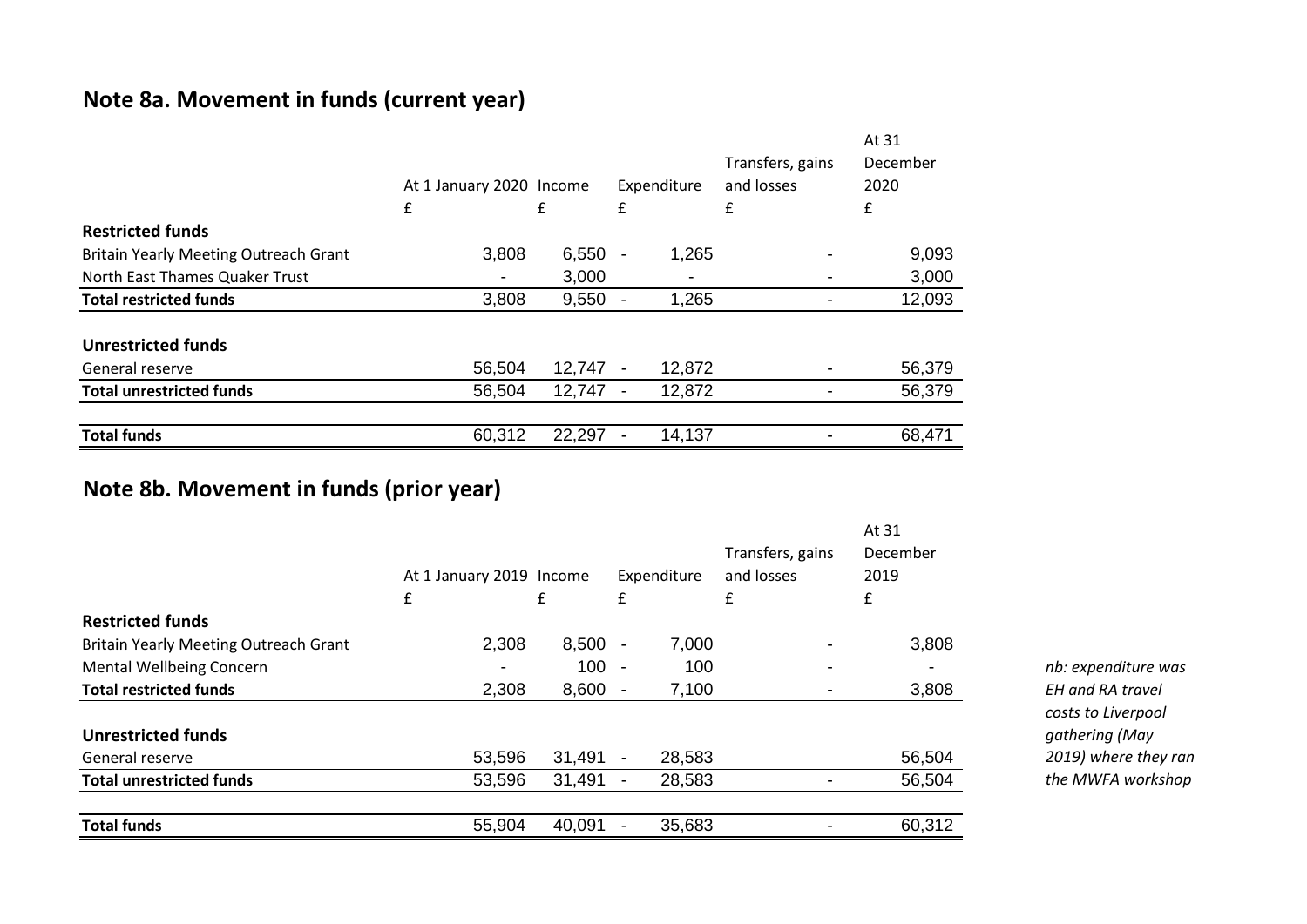#### **Description of Restricted Funds**

#### **Britain Yearly Meeting Outreach Grant**

Britain Yearly Meeting of the Religious Society of Friends (Quakers), charity no. 1127633, provides us with a grant to facilitate YFGM's outreach within and beyond the Quaker community. The grant also includes an unrestricted element, shown within the general reserve.

#### **North East Thames Quaker Trust**

North East Thames Quaker Trust, charity no. 212164, has provided funding for the relief of young Friends in financial hardship, to be distributed as bursaries.

### **Mental Health Appeal**

In 2019, YFGM recognised a concern for mental wellbeing within and beyond YFGM. Some donations were given specifically to support this and were used to deliver relevant workshops in 2019.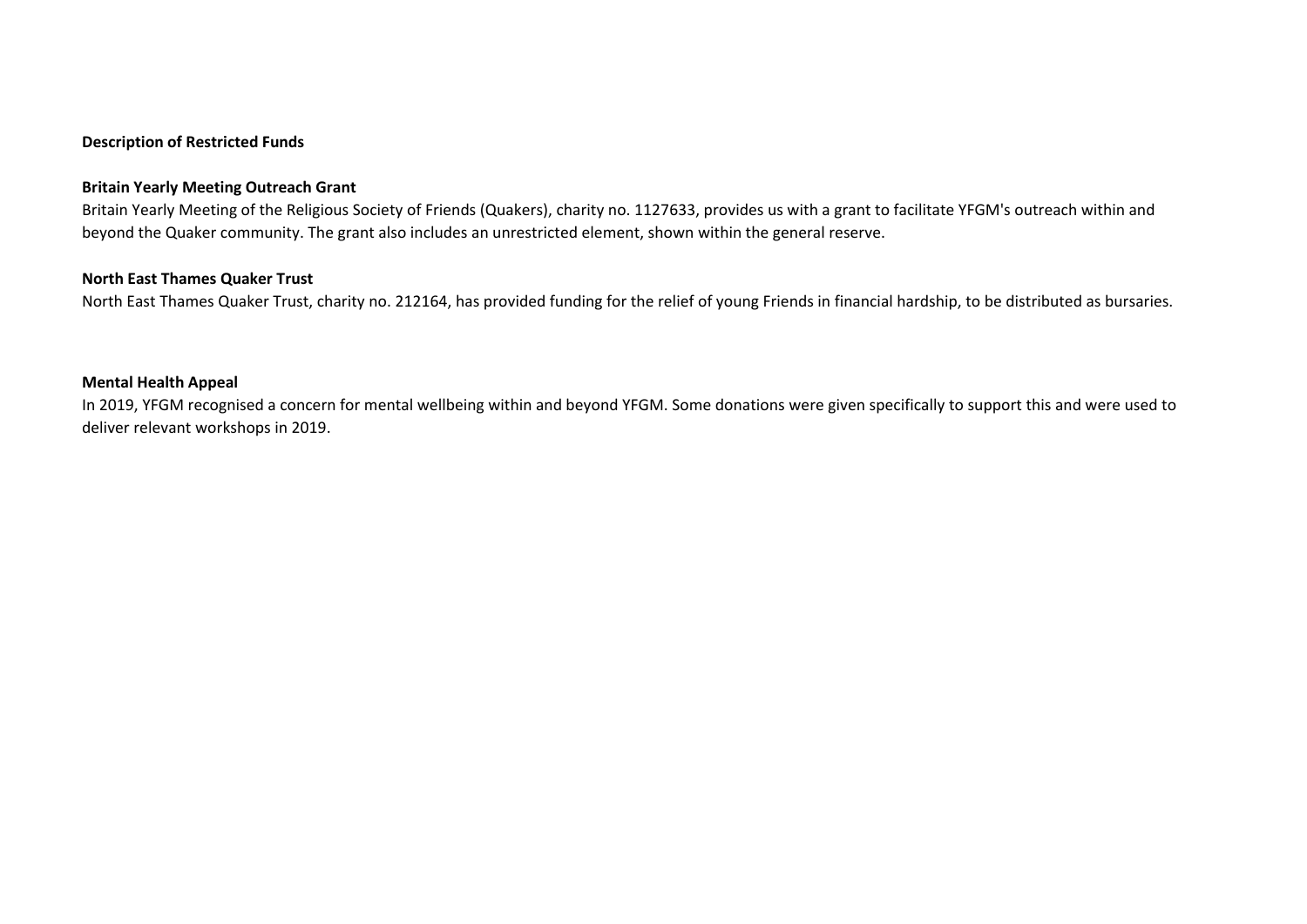# **Note 9. Trustees & related party transactions**

No trustee received any renumeration in respect of services given as trustee in 2020 or 2019.

The charity's trustees are appointed from among the membership of the charity, and as such are among the beneficiaries of the charity.

Trustees are entitled to reimbursement of expenses incurred in fulfilling their duties, including the cost of travelling to YFGM events.

In 2020, the amount reimbursed was £599 to 9 trustees. (2019: £2,704 to 9 trustees)

A further £602 was paid to 2 trustees as bursaries. (2019: £949 to 2 trustees). Bursaries to make travel and accommodation accessible to all may be applied for by any of the charity's beneficiaries.

In 2020, no expenses (2019: £260) were paid to persons closely connected to trustees, being expenses paid in connection with volunteering for the charity.

By the nature of their role, charity trustees are considered to be related parties.

Donations received without conditions from Trustees during the year were £380 (2019: £171). Donations received without conditions from persons closely connected with Trustees during the year were £360 (2019: £195).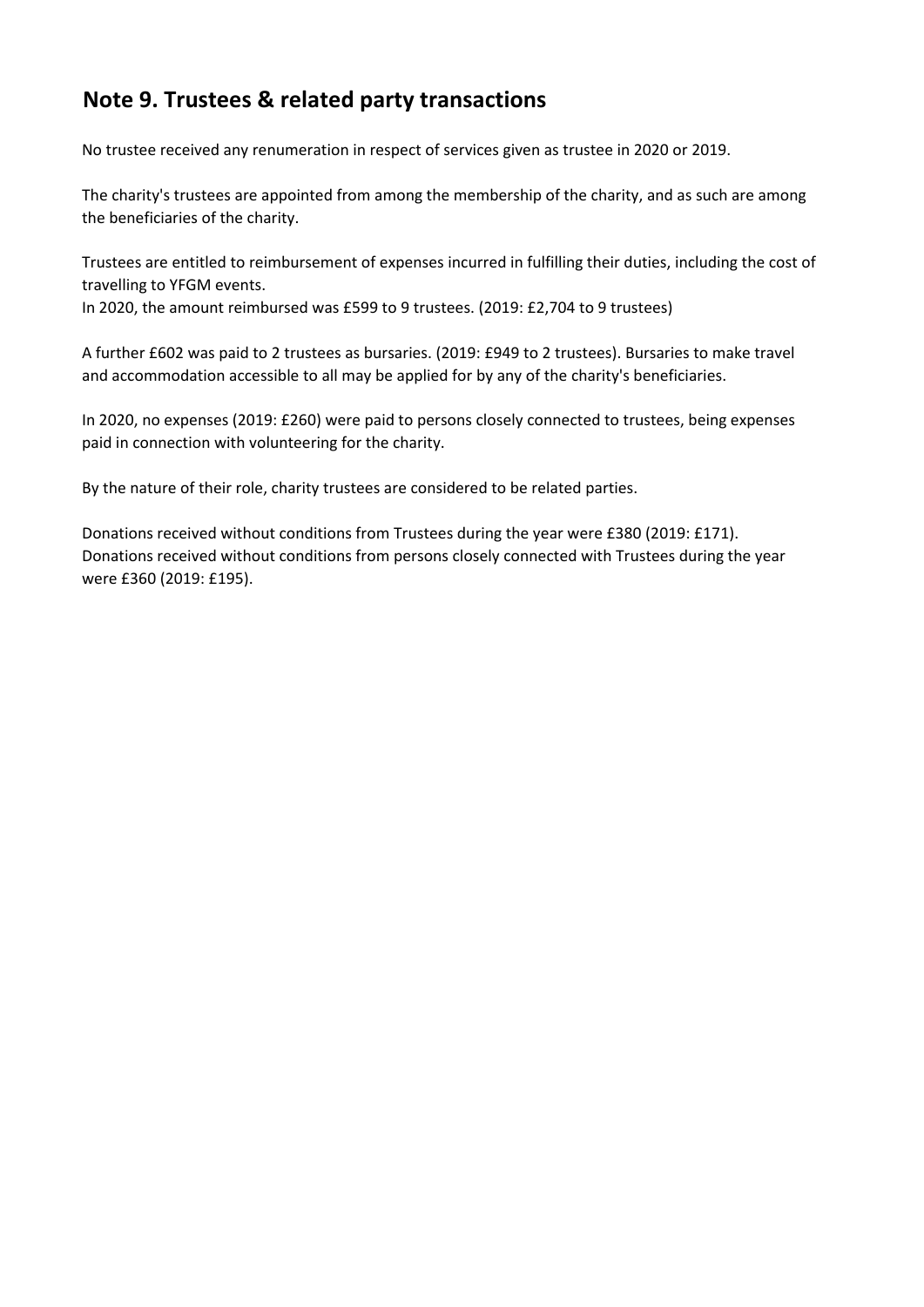### Young Friends General Meeting of the Religious Society of Friends, Charity No. 1064763 **Statement of financial activities for the period 1 January 2021 to 31 December 2021**

|                                    |      |                | <b>Unrestricted</b> | <b>Restricted</b> |                |              |        |                          | <b>Unrestricted</b> | <b>Restricted</b> |              |
|------------------------------------|------|----------------|---------------------|-------------------|----------------|--------------|--------|--------------------------|---------------------|-------------------|--------------|
|                                    | Note | funds          |                     | funds             |                | <b>Total</b> |        |                          | funds               | funds             | <b>Total</b> |
|                                    |      |                | 2021                |                   | 2021           |              | 2021   |                          | 2020                | 2020              | 2020         |
|                                    |      | £              |                     | £                 |                | £            |        |                          | £                   | £                 | £            |
| Income from:                       |      |                |                     |                   |                |              |        |                          |                     |                   |              |
| Grants                             |      | $\overline{2}$ | 4,000               |                   | 8,000          |              | 12,000 | $\overline{\phantom{a}}$ | 4,514               | 9,550             | 14,064       |
| Donations                          |      | 3              | 6,608               |                   |                |              | 6,608  |                          | 8,156               |                   | 8,156        |
| Other Income                       |      |                | 8                   |                   | $\blacksquare$ |              | 8      |                          | 77                  | ۰                 | 77           |
| <b>Total</b>                       |      |                | 10,615              |                   | 8,000          |              | 18,615 |                          | 12,747              | 9,550             | 22,297       |
| <b>Expenditure on:</b>             |      |                |                     |                   |                |              |        |                          |                     |                   |              |
| Raising funds                      |      | 4              | 605                 |                   |                |              | 605    |                          | 67                  |                   | 67           |
| Charitable activities              |      | 4              | 11,339              |                   | 3,035          |              | 14,374 |                          | 12,805              | 1,265             | 14,070       |
| <b>Total</b>                       |      |                | 11,944              |                   | 3,035          |              | 14,978 |                          | 12,872              | 1,265             | 14,137       |
| Net income/(expenditure)           |      |                | 1,328               |                   | 4,965          |              | 3,637  |                          | 125                 | 8,285             | 8,159        |
|                                    |      |                |                     |                   |                |              |        |                          |                     |                   |              |
| Net movement in funds              |      |                | 1,328               |                   | 4,965          |              | 3,637  |                          | 125                 | 8,285             | 8,159        |
| <b>Reconciliation of funds:</b>    |      |                |                     |                   |                |              |        |                          |                     |                   |              |
| Total funds brought forward        |      |                | 56,379              |                   | 12,093         |              | 68,471 |                          | 56,504              | 3,808             | 60,312       |
| <b>Total funds carried forward</b> |      |                | 55,050              |                   | 17,058         |              | 72,108 |                          | 56,379              | 12,093            | 68,471       |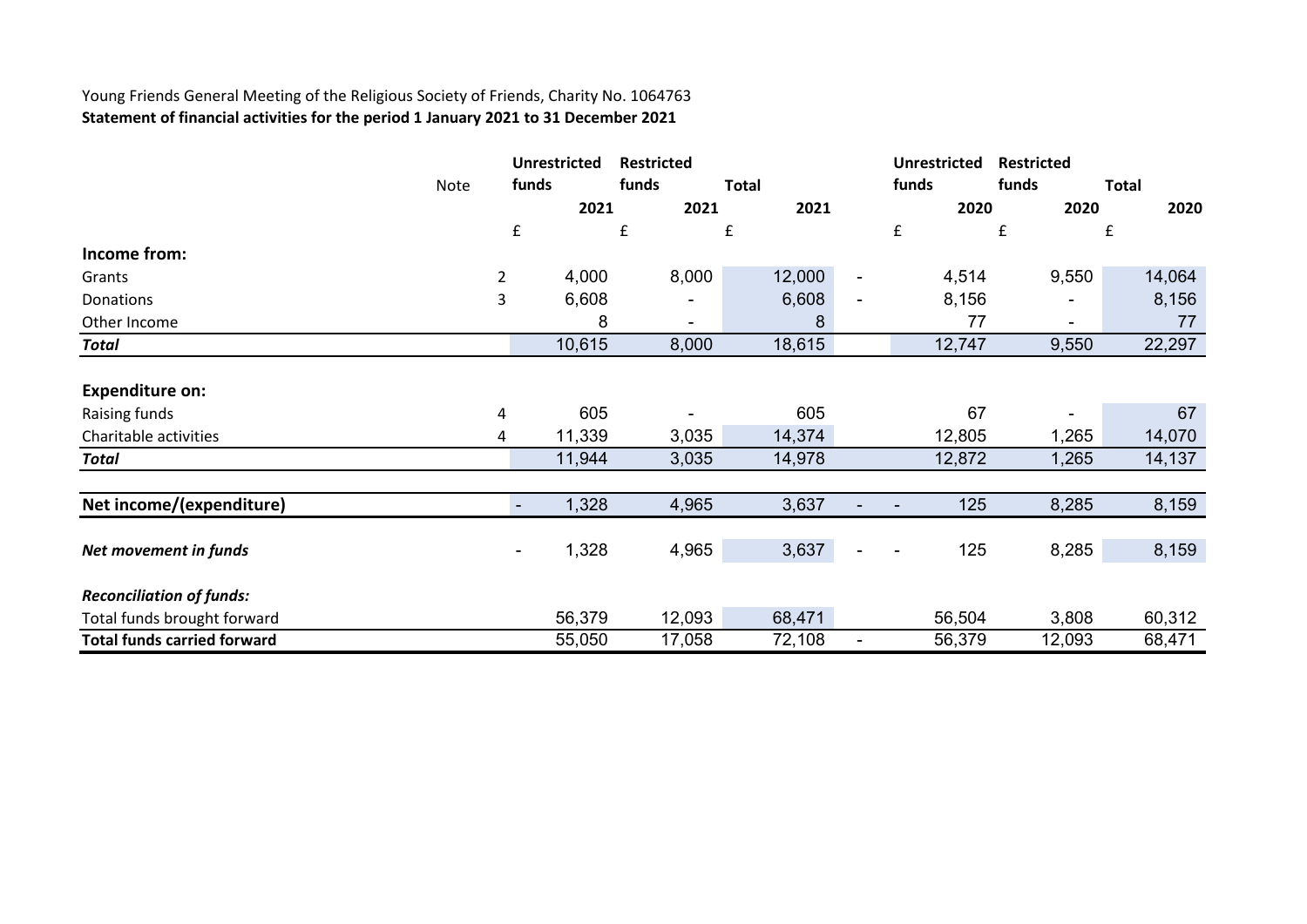|                                                        |             | 2021   |   | 2020    |
|--------------------------------------------------------|-------------|--------|---|---------|
|                                                        | <b>Note</b> | £      | £ |         |
| Cash flow from operating activities                    |             |        |   |         |
| Net income/(expenditure)                               |             | 4,965  |   | 8,159   |
| Interest received                                      |             | 8      |   | 77      |
| (Increase) / decrease in debtors                       | 6           | 27     |   | 219     |
| Increase / (decrease) in creditors                     | 7           | 6,243  |   | 29,414  |
| Net cash from / (used in) operating activities         |             | 11,228 |   | 21,114  |
|                                                        |             |        |   |         |
| Cash flow from investing activities                    |             |        |   |         |
| Interest received                                      |             | 8      |   | 77      |
| Net cash from / (used in) investing activities         |             | 8      |   | 77      |
| Net increase / (decrease) in cash and cash equivalents |             | 11,236 |   | 21,036  |
| Cash at beginning of period                            |             | 82,171 |   | 102,905 |
| Cash at end of period                                  |             | 96,020 |   | 82,171  |
| Actual change                                          |             | 13,849 |   | 20,734  |
|                                                        |             | 2,614  |   | 302     |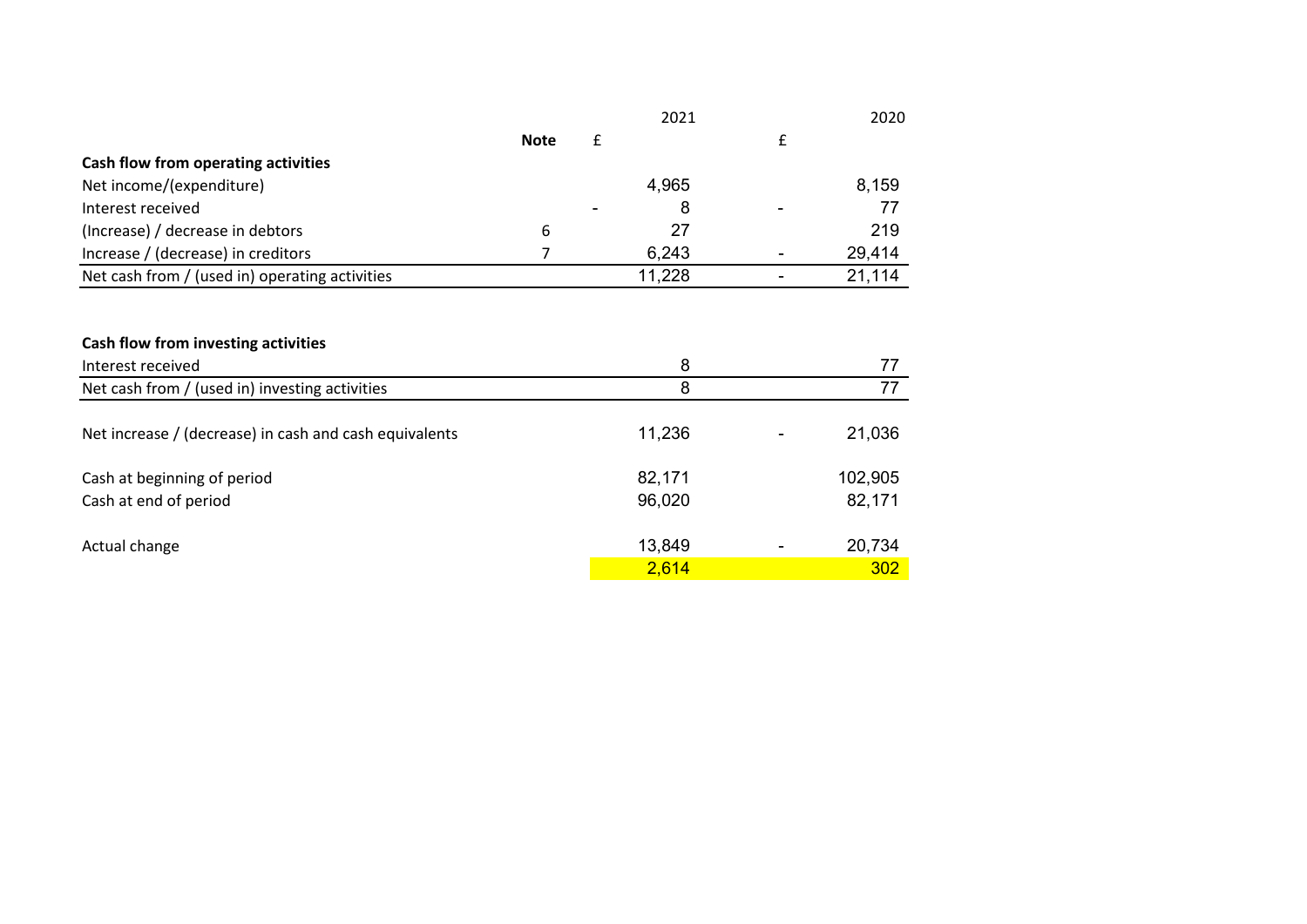### Young Friends General Meeting of the Religious Society of Friends, Charity No. 1064763 **Balance sheet as at 31 December 2020**

|                                              |                |                | <b>Unrestricted</b> | <b>Restricted</b> |                          | <b>Unrestricted</b> | <b>Restricted</b> |              |
|----------------------------------------------|----------------|----------------|---------------------|-------------------|--------------------------|---------------------|-------------------|--------------|
|                                              | <b>Note</b>    | funds          |                     | funds             | <b>Total</b>             | funds               | funds             | <b>Total</b> |
|                                              |                |                | 2021                | 2021              | 2021                     | 2020                | 2020              | 2020         |
|                                              |                | £              |                     | £                 | £                        | £                   | £                 | £            |
| <b>Fixed assets</b>                          |                |                |                     |                   | -                        |                     |                   |              |
| <b>Current assets</b>                        |                |                |                     |                   |                          |                     |                   |              |
| Stocks                                       | 5              |                |                     |                   | $\overline{\phantom{0}}$ |                     |                   |              |
| Debtors                                      | 6              |                | 227                 |                   | 227                      | 254                 |                   | 254          |
| Cash at bank and in hand                     |                |                | 80,284              | 17,351            | 97,635                   | 69,088              | 13,083            | 82,171       |
| <b>Total current assets</b>                  |                |                | 80,511              | 17,351            | 97,862                   | 69,342              | 13,083            | 82,425       |
| Creditors: amounts falling due within        |                |                |                     |                   |                          |                     |                   |              |
| one year                                     | $\overline{7}$ | $\blacksquare$ | 19,573 -            | 293 -             | 19,866                   | $12,633 -$          | 990 -             | 13,623       |
| Net current assets/(liabilities)             |                |                | 60,938              | 17,058            | 77,996                   | 56,710              | 12,093            | 68,802       |
| <b>Total assets less current liabilities</b> |                |                | 60,938              | 17,058            | 77,996                   | 56,710              | 12,093            | 68,802       |
| <b>Total net assets less liabilities</b>     |                |                | 60,938              | 17,058            | 77,996                   | 56,710              | 12,093            | 68,802       |
| <b>Funds of the charity</b>                  |                |                |                     |                   |                          |                     |                   |              |
|                                              |                |                |                     |                   |                          |                     |                   |              |
| <b>Restricted funds</b>                      |                | 8              |                     | 17,058            | 17,058                   |                     | 12,093            | 12,093       |
| <b>Unrestricted funds</b>                    |                | 8              | 55,050              |                   | 55,050                   | 56,379              |                   | 56,379       |
| <b>Total funds</b>                           |                |                | 55,050              | 17,058            | 72,108                   | 56,379              | 12,093            | 68,471       |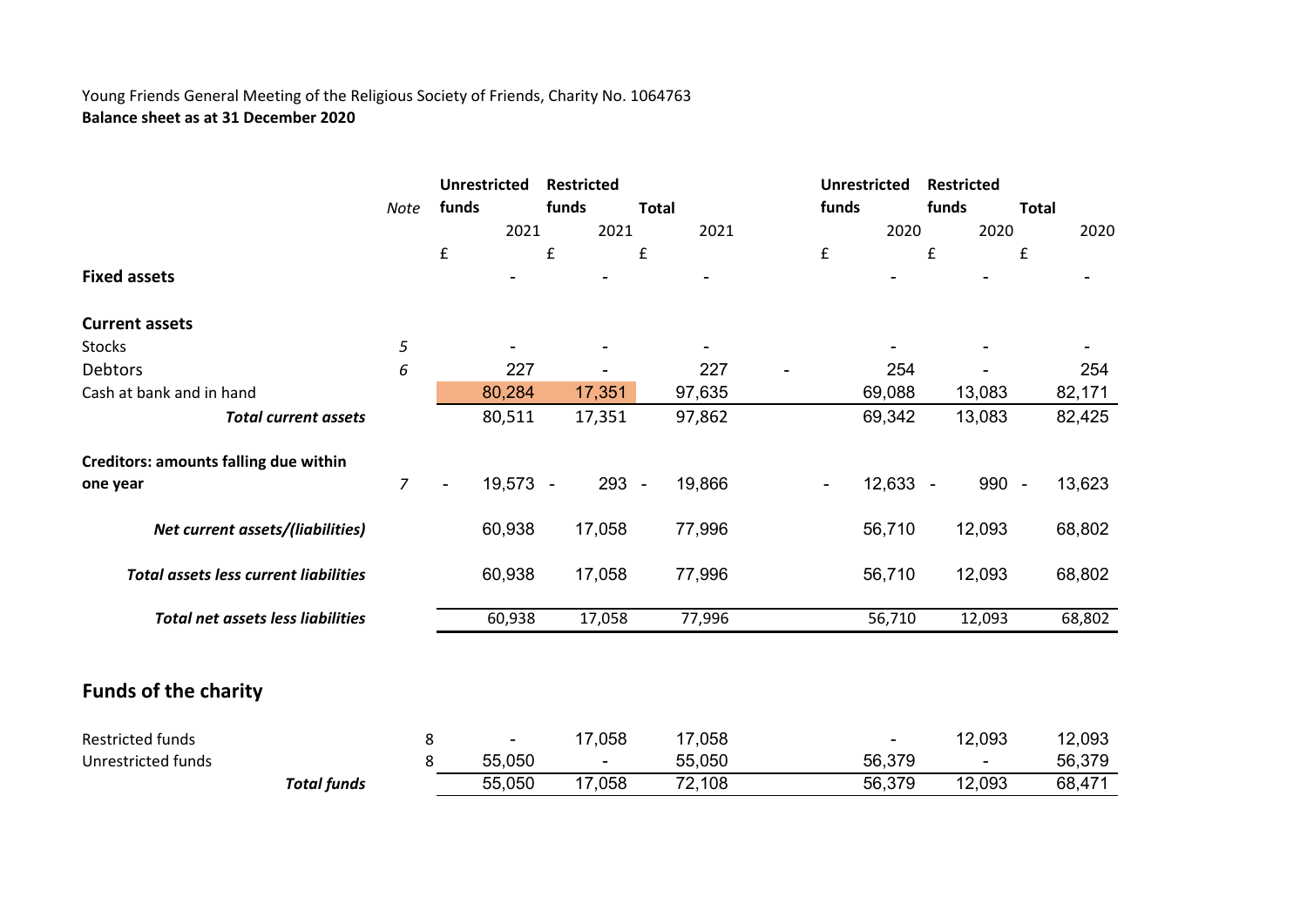# **Notes to the Financial Statements**

#### **Statutory Information**

Young Friends General Meeting of the Religious Society of Friends (Quakers), commonly known as Young Friends General Meeting or YFGM, is an unincorporated charity registered with the Charity Commission for England and Wales as charity no. 1064763

The registered office address is YFGM Office, Friends House, 173 Euston Road, London NW1 2BJ.

# **Note 1. Accounting Policies**

### **1.1 Basis of accounting**

Young Friends General Meeting constitutes a public benefit entity as defined by FRS102. These accounts have been prepared under the historical cost convention with items recognised at cost or transaction value unless otherwise stated in the relevant note(s) to these accounts. The accounts have been prepared in accordance with the Statement of Recommended Practice: Accounting and Reporting by Charities preparing their accounts in accordance with the Financial Reporting Standard applicable in the UK and Republic of Ireland (FRS 102), and with the Financial Reporting Standard applicable in the United Kingdom and Republic of Ireland (FRS 102) and with the Charities Act 2011.

#### **1.2 Going concern**

These accounts have been prepared on the going concern basis. The trustees consider that, in view of the charity's significant cash reserves and forecasts for the next twelve months, there are no material uncertainties as to the charity's ability to continue as a going concern.

#### **1.3 Change of accounting policy**

In prior reporting periods we have used the receipts & payments basis of preparation. This is therefore the first year in which our accounts are prepared under the accruals basis and in line with the SORP.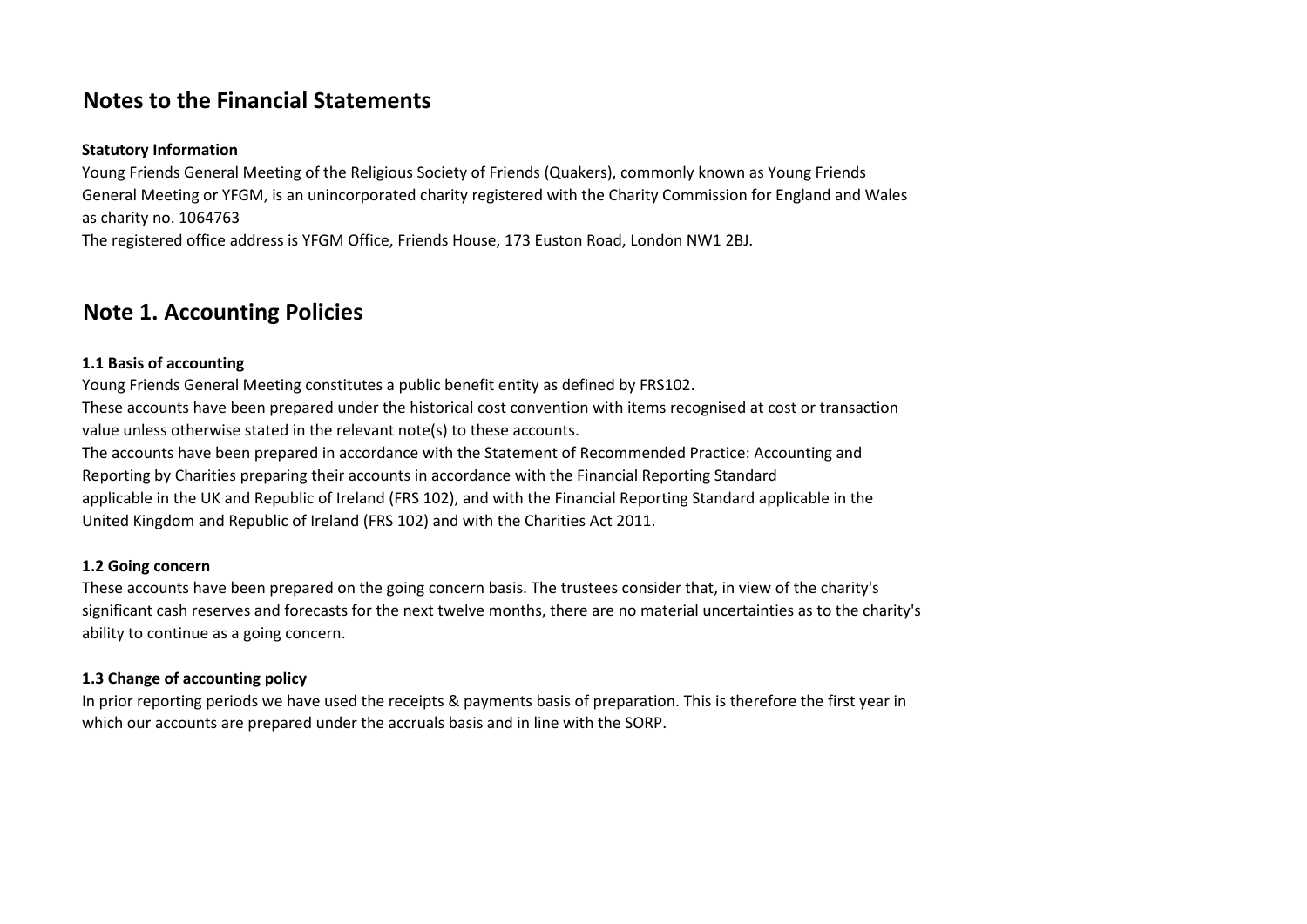Our operating model leading up to and during the reporting period regularly involves material cash receipts & payments which fall into a different reporting period than the income or expense to which they relate. One consequence of this has been to exaggerate year-on-year changes to both our income and expenditure while using the receipts & payments basis. By switching to the accruals basis we hope to provide more accurate information to the users of the accounts. We have fully restated the accounts for the prior period (1 January 2019 - 31 December 2019) using the accruals basis and the accounting policies documented in this note, and present this restatement as a comparative to the 2020 accounts.

#### **1.4 Income**

Income is recognised in the Statement of Financial Activities (SoFA) in the period in which the charity is entitled to receipt; it is more likely than not to be received; and where the amount can be measured with reasonable certainty. There has been no offsetting of assets and liabilities, or income and expenses, unless required or permitted by the FRS102 SORP or FRS102.

The charity has received no government grants during the reporting period, or in the prior reporting period.

The value of voluntary help received is not included in the accounts but is described in the trustees' annual report.

#### **1.5 Expenditure**

Liabilities are recognised where it is more likely than not that there is a legal or constructive obligation committing the charity to pay out resources and the amount of the obligation can be measured with reasonable certainty.

Expenditure is included in the statement of financial activities when incurred and is inclusive of VAT.

### **1.6 Assets**

Tangible fixed assets for use by the charity are capitalised if they can be used for more than one year, and cost at least £500. They are valued at cost and depreciated on a straight-line basis over their estimated useful economic life. The charity does not at present hold investments. The charity does not at present hold stocks held for sale.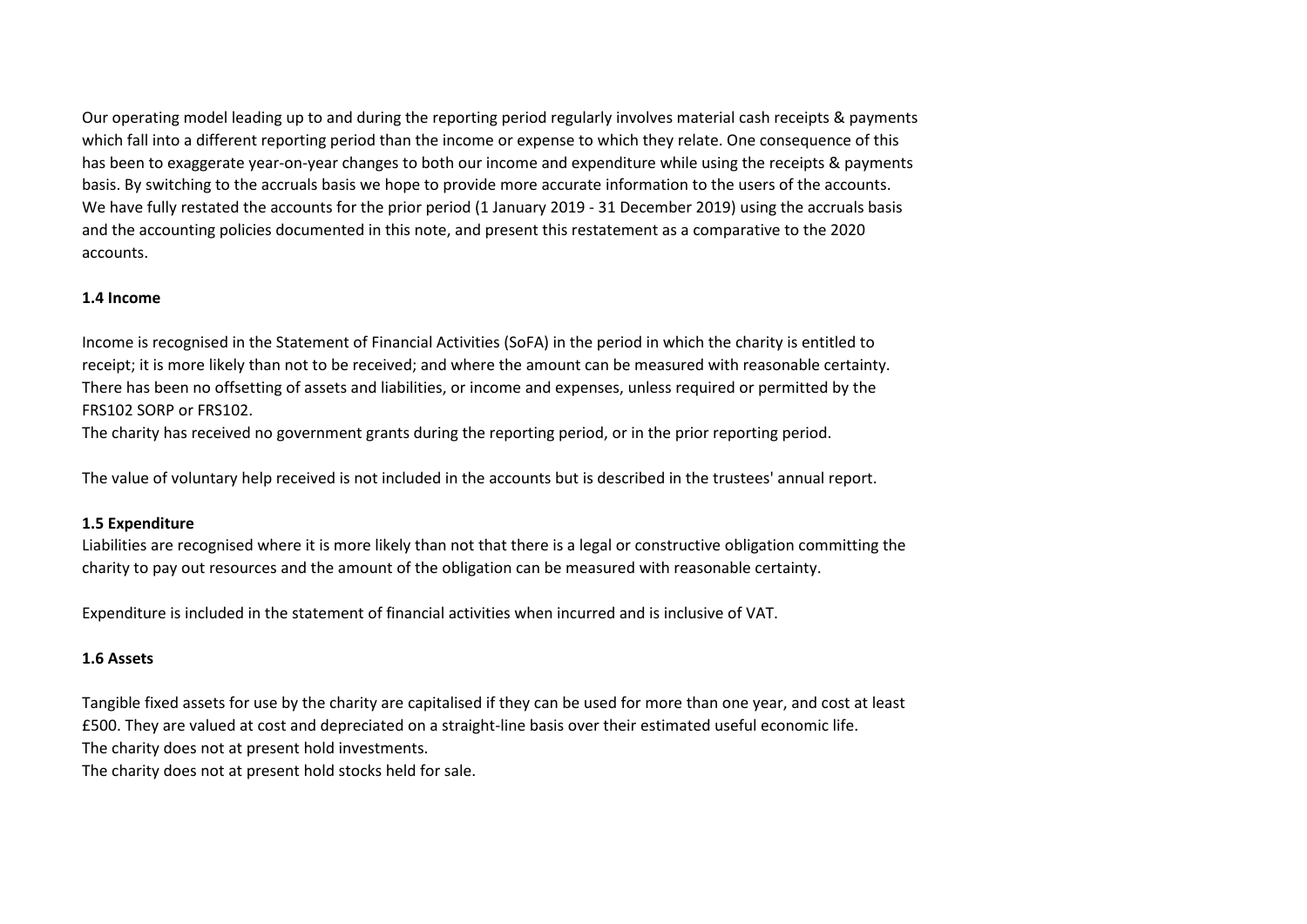Stocks held for distribution as part of charitable activities are recognised where the value of the line of stock at purchase exceeds £500, and are measured at net realisable value based on the service potential provided by items of stock. Debtors (including trade debtors and loans receivable) are measured on initial recognition at settlement amount. Subsequently, they are measured at the cash or other consideration expected to be received.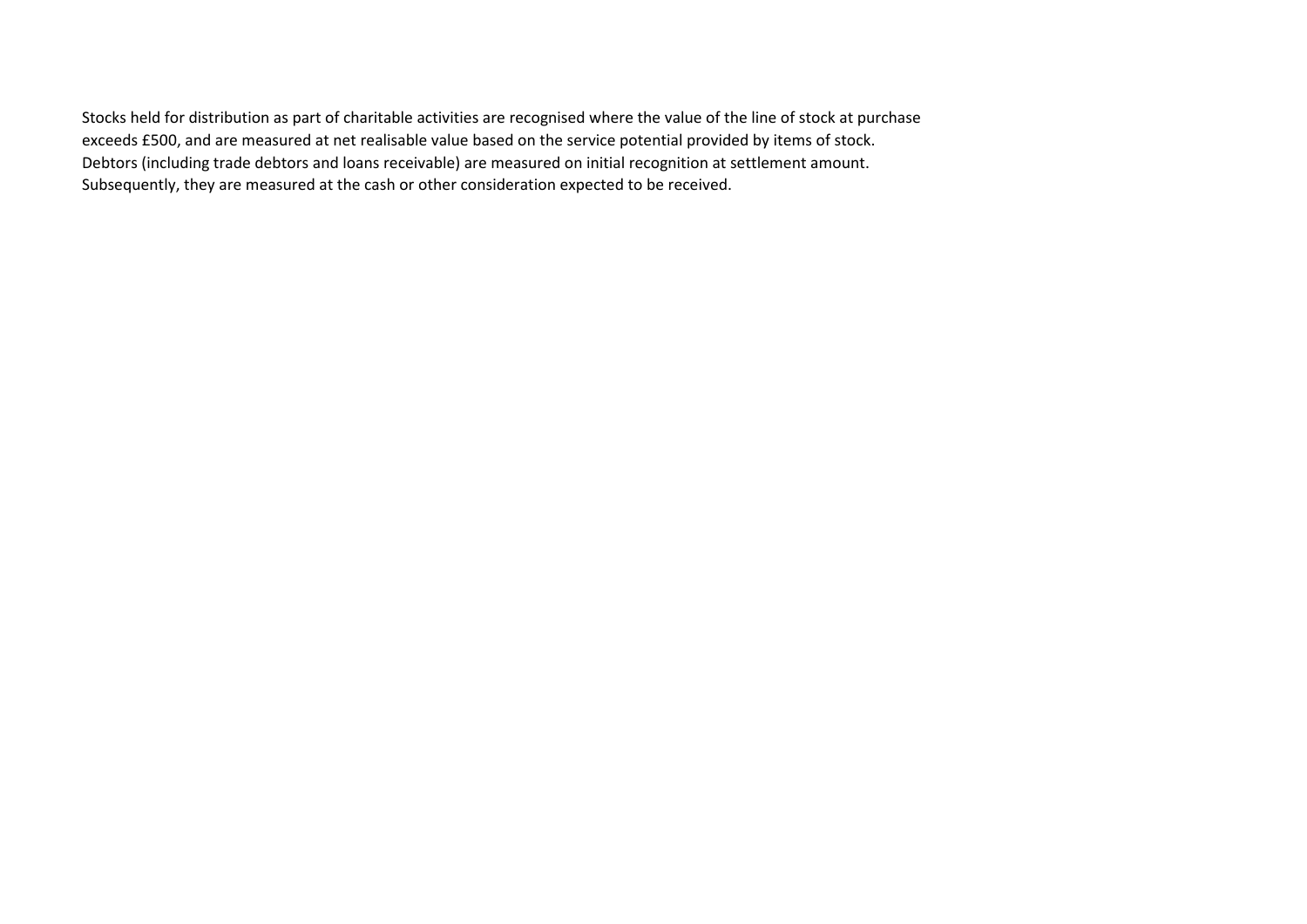# **Note 2. Grants Received**

|                                          | <b>Unrestricted</b> |                          | <b>Restricted</b>        |                          | <b>Unrestricted</b> | <b>Restricted</b> |              |  |
|------------------------------------------|---------------------|--------------------------|--------------------------|--------------------------|---------------------|-------------------|--------------|--|
|                                          | funds               | funds                    |                          | <b>Total</b>             | funds               | funds             | <b>Total</b> |  |
|                                          |                     | 2021                     | 2021                     | 2021                     | 2020                | 2020              | 2020         |  |
|                                          | £                   |                          |                          |                          | £                   |                   |              |  |
| <b>Britain Yearly Meeting</b>            |                     | 2,000                    | 5,000                    | 7,000                    | 2,000               | 6,550             | 8,550        |  |
| North East Thames Quaker Trust           |                     | $\blacksquare$           | 3,000                    | 3,000                    |                     | 3,000             | 3,000        |  |
| George Gorman Memorial Fund              |                     |                          | $\blacksquare$           |                          |                     |                   |              |  |
| CB & HH Taylor 1984 Trust                |                     | 2,000                    | $\overline{\phantom{0}}$ | 2,000                    | 2,000               |                   | 2,000        |  |
| Sir James Reckitt Trust                  |                     | $\overline{\phantom{a}}$ | $\overline{\phantom{0}}$ | $\overline{\phantom{a}}$ |                     |                   |              |  |
| <b>Friends Trusts Limited</b>            |                     |                          | $\overline{\phantom{0}}$ |                          | 514                 |                   | 514          |  |
| <b>William P Bancroft Trust</b>          |                     |                          | $\overline{\phantom{0}}$ | -                        |                     |                   |              |  |
| Michael & Lottie Sturge Charitable Trust |                     |                          | $\overline{\phantom{0}}$ |                          |                     |                   |              |  |
| <b>Other Grants</b>                      |                     | 2350                     | $\overline{\phantom{0}}$ |                          |                     |                   |              |  |
| Total                                    |                     | 4,000                    | 8,000                    | 12,000                   | 4,514               | 9,550             | 14,064       |  |

### **Note 3. Donations Received**

|                           | <b>Unrestricted</b><br>funds | <b>Restricted</b><br>funds | <b>Total</b> | <b>Unrestricted</b><br>funds | <b>Restricted</b><br>funds | <b>Total</b> |
|---------------------------|------------------------------|----------------------------|--------------|------------------------------|----------------------------|--------------|
|                           | 2021                         | 2021                       | 2021         | 2020                         | 2020                       | 2020         |
|                           |                              |                            |              |                              |                            |              |
| <b>Meetings</b>           | 3,450                        | $\overline{\phantom{0}}$   | 3,450        | 4,621                        | $\overline{\phantom{0}}$   | 4,621        |
| Friends                   | 3,092                        | $\overline{\phantom{0}}$   | 3,092        | 3,456                        | $\overline{\phantom{0}}$   | 3,456        |
| <b>YFGM Contributions</b> | 65                           | $\overline{\phantom{0}}$   | 65           | 78                           | $\overline{\phantom{0}}$   | 78           |
|                           | 6,608                        | $\overline{\phantom{0}}$   | 6,608        | 8,156                        | $\overline{\phantom{0}}$   | 8,156        |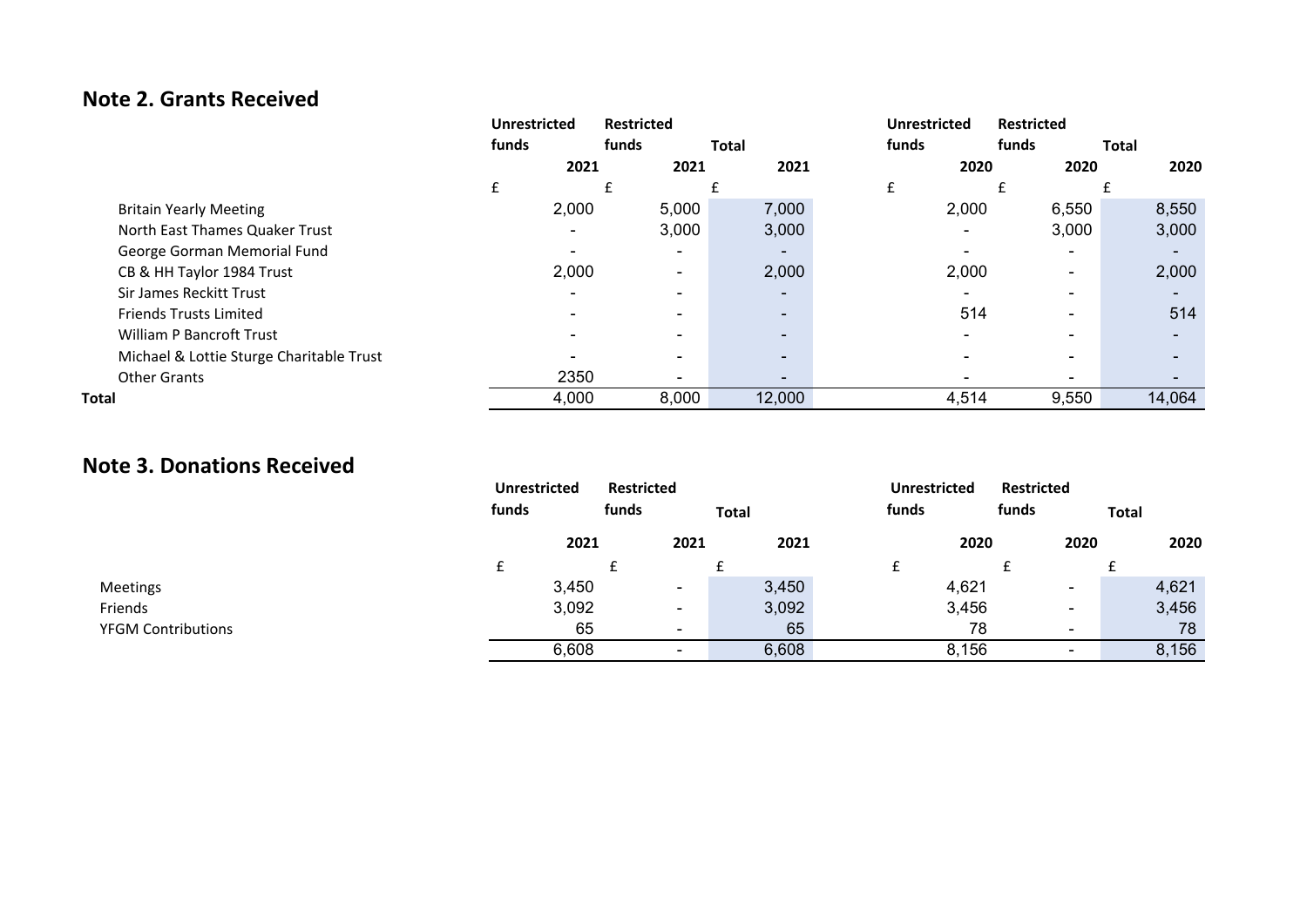# **Note 4. Expenditure**

|                                   | <b>Unrestricted</b> | <b>Restricted</b>        |                          | <b>Unrestricted</b> | <b>Restricted</b>        |              |
|-----------------------------------|---------------------|--------------------------|--------------------------|---------------------|--------------------------|--------------|
|                                   | funds               | funds                    | <b>Total</b>             | funds               | funds                    | <b>Total</b> |
|                                   | 2021                | 2021                     | 2021                     | 2020                | 2020                     | 2020         |
|                                   | £                   |                          |                          | £                   |                          |              |
| Raising funds                     | 605                 | $\blacksquare$           | 605                      | 67                  | $\blacksquare$           | 67           |
| Charitable activities             |                     |                          |                          |                     |                          |              |
| Cost of running YFGMs             | 767                 | 227                      | 993                      | 1,711               | 100                      | 1,811        |
| Cost of running Planning Weekends | $\blacksquare$      | $\blacksquare$           | -                        | 1,313               | 125                      | 1,439        |
| Cost of other events              | 165                 | $\overline{\phantom{a}}$ | 165                      |                     | $\overline{\phantom{0}}$ |              |
| Office costs                      | 9,907               | $\overline{\phantom{a}}$ | 9,907                    | 9,664               | $\overline{\phantom{0}}$ | 9,664        |
| Provision of bursaries            |                     | 2,808                    | 2,808                    | 53                  | 1,040                    | 1,093        |
| The Young Quaker                  |                     | $\overline{\phantom{0}}$ | -                        |                     |                          |              |
| Website                           |                     | $\blacksquare$           | $\sim$                   |                     | $\overline{\phantom{0}}$ |              |
| Grant-making                      | 500                 | $\overline{\phantom{0}}$ | 500                      |                     | $\overline{\phantom{0}}$ |              |
| Representatives to Quaker bodies  |                     | $\overline{\phantom{0}}$ | $\overline{\phantom{0}}$ | 45                  | $\overline{\phantom{0}}$ | 45           |
| Other expenditure                 |                     | $\overline{\phantom{0}}$ | $\blacksquare$           | 18                  | $\overline{\phantom{0}}$ | 18           |
| <b>Total</b>                      | 11,944              | 3,035                    | 14,978                   | 12,872              | 1,265                    | 14,137       |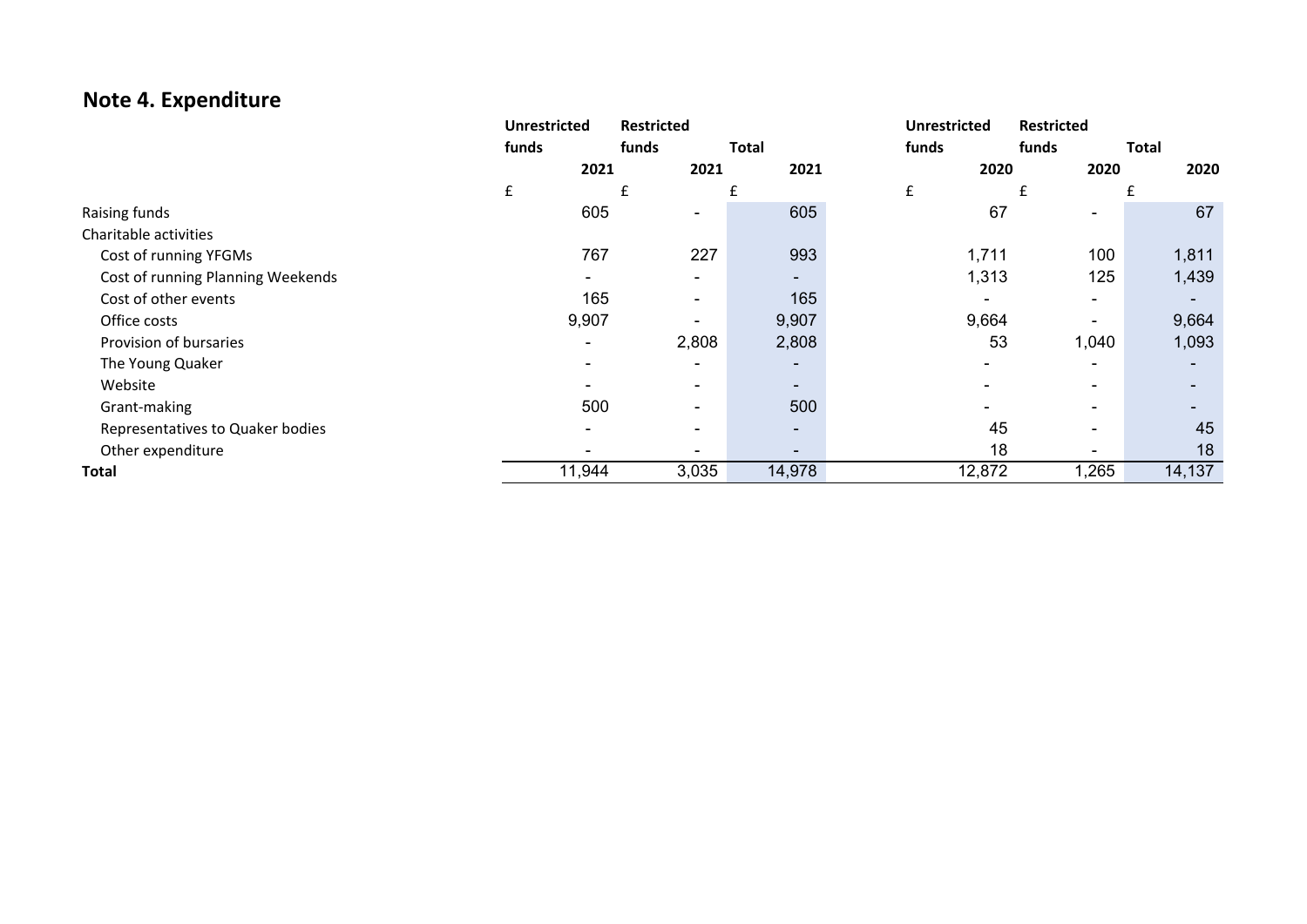# **Note 5. Stocks**

The charity does not hold stock for resale.

Stock held for distribution as part of YFGM's charitable activities was purchased in 2019. Being immaterial, this has been recognised as expenditure within the year.

# **Note 6. Debtors**

|               | <b>Unrestricted</b> |      | <b>Restricted</b> |                          |              |      | <b>Unrestricted</b> |      | <b>Restricted</b> |                          |              |      |
|---------------|---------------------|------|-------------------|--------------------------|--------------|------|---------------------|------|-------------------|--------------------------|--------------|------|
|               | funds               |      | funds             |                          | <b>Total</b> |      | funds               |      | funds             |                          | <b>Total</b> |      |
|               |                     | 2021 |                   | 2021                     |              | 2021 |                     | 2020 |                   | 2020                     |              | 2020 |
|               |                     |      |                   |                          |              |      |                     |      |                   |                          |              |      |
| Prepayments   |                     | 58   |                   | $\overline{\phantom{0}}$ |              | 58   |                     | 54   |                   | $\blacksquare$           |              | 54   |
| Other debtors |                     | 169  |                   | -                        |              | 169  |                     | 200  |                   | $\overline{\phantom{a}}$ |              | 200  |
| Total         |                     | 227  |                   | -                        |              | 227  |                     | 254  |                   |                          |              | 254  |

# **Note 7. Creditors**

|                 | <b>Unrestricted</b> |        | <b>Restricted</b> |              |        | Unrestricted |        | <b>Restricted</b> |      |       |        |
|-----------------|---------------------|--------|-------------------|--------------|--------|--------------|--------|-------------------|------|-------|--------|
|                 | funds               |        | funds             | <b>Total</b> |        | funds        |        | funds             |      | Total |        |
|                 |                     | 2021   | 2021              |              | 2021   |              | 2020   |                   | 2020 |       | 2020   |
|                 |                     |        |                   |              |        |              |        |                   |      |       |        |
| Trade creditors |                     | 15,951 | 293               |              | 16,244 |              | 1,658  |                   | 990  |       | 2,648  |
| Accruals        |                     | 3,622  | ٠                 |              | 3,622  |              | 10,974 |                   | ۰    |       | 10,974 |
| <b>Total</b>    |                     | 19,573 | 293               |              | 19,866 |              | 12,633 |                   | 990  |       | 13,623 |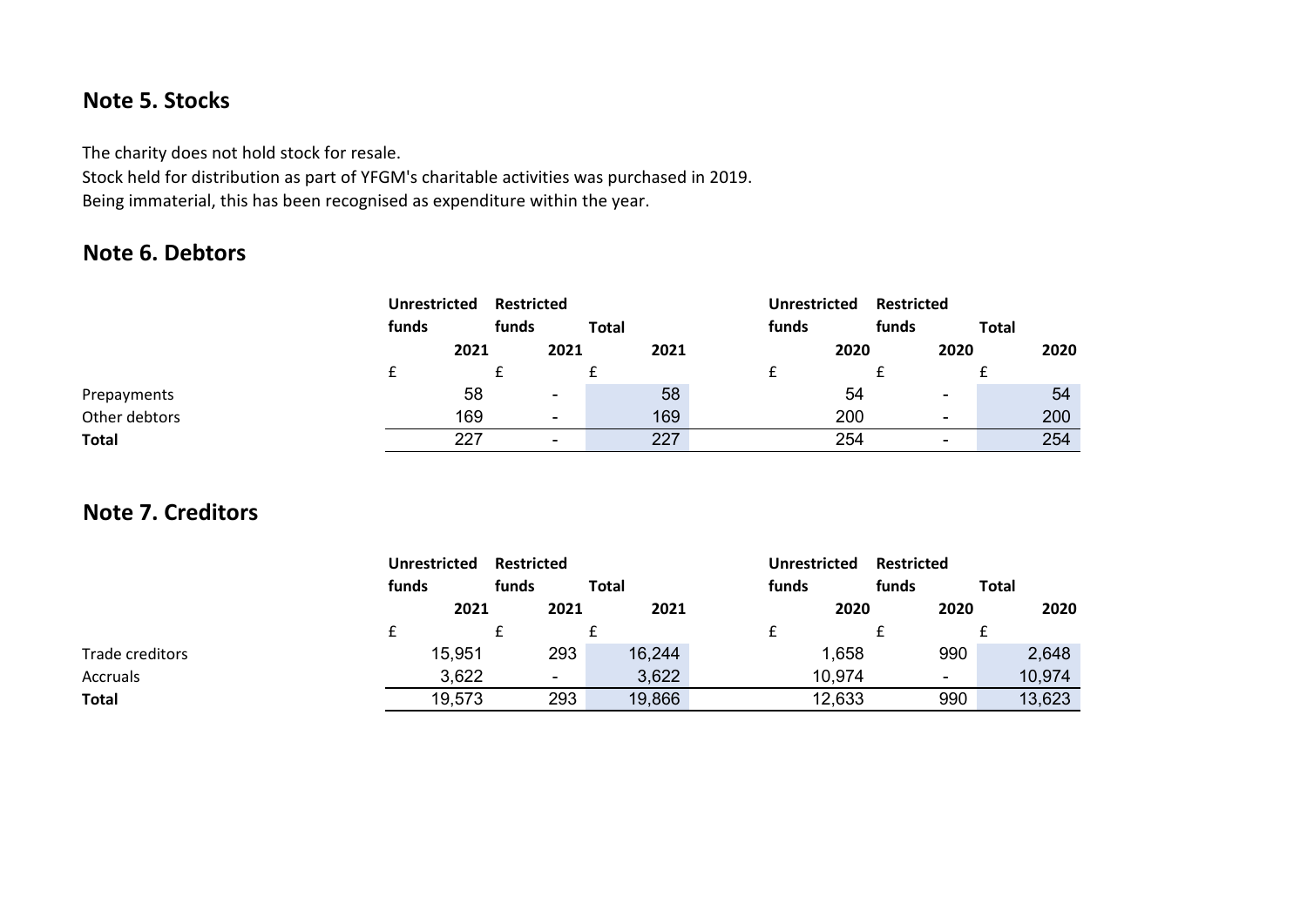# **Note 8a. Movement in funds (current year 2021)**

|                                              |                          |            |             |        | Transfers, gains | At 31 December |
|----------------------------------------------|--------------------------|------------|-------------|--------|------------------|----------------|
|                                              | At 1 January 2021 Income |            | Expenditure |        | and losses       | 2021           |
|                                              | £                        | £          | £           |        | £                | £              |
| <b>Restricted funds</b>                      |                          |            |             |        |                  |                |
| <b>Britain Yearly Meeting Outreach Grant</b> | 9,093                    | $5,000 -$  |             | 3,035  |                  | 11,058         |
| North East Thames Quaker Trust               | 3,000                    | 3,000      |             |        |                  | 6,000          |
| <b>Total restricted funds</b>                | 12,093                   | 8,000      |             | 3,035  |                  | 17,058         |
| <b>Unrestricted funds</b>                    |                          |            |             |        |                  |                |
| General reserve                              | 56,379                   | $10,615 -$ |             | 11,944 |                  | 55,050         |
| <b>Total unrestricted funds</b>              | 56,379                   | 10,615     | $\sim$      | 11,944 |                  | 55,050         |
| <b>Total funds</b>                           | 68,471                   | 18,615     |             | 14,978 |                  | 72,108         |

# **Note 8b. Movement in funds (prior year 2020)**

|                                              |                          |           |             |        | Transfers, gains | At 31 December |
|----------------------------------------------|--------------------------|-----------|-------------|--------|------------------|----------------|
|                                              | At 1 January 2020 Income |           | Expenditure |        | and losses       | 2020           |
|                                              | £                        | £         |             |        | £                | £              |
| <b>Restricted funds</b>                      |                          |           |             |        |                  |                |
| <b>Britain Yearly Meeting Outreach Grant</b> | 3,808                    | $6,550 -$ |             | 1,265  |                  | 9,093          |
| North East Thames Quaker Trust               | ٠                        | 3,000     |             |        |                  | 3,000          |
| <b>Total restricted funds</b>                | 3,808                    | $9,550 -$ |             | 1,265  |                  | 12,093         |
| <b>Unrestricted funds</b>                    |                          |           |             |        |                  |                |
| General reserve                              | 56,504                   | 12,747    |             | 12,872 |                  | 56,379         |
| <b>Total unrestricted funds</b>              | 56,504                   | 12,747    |             | 12,872 |                  | 56,379         |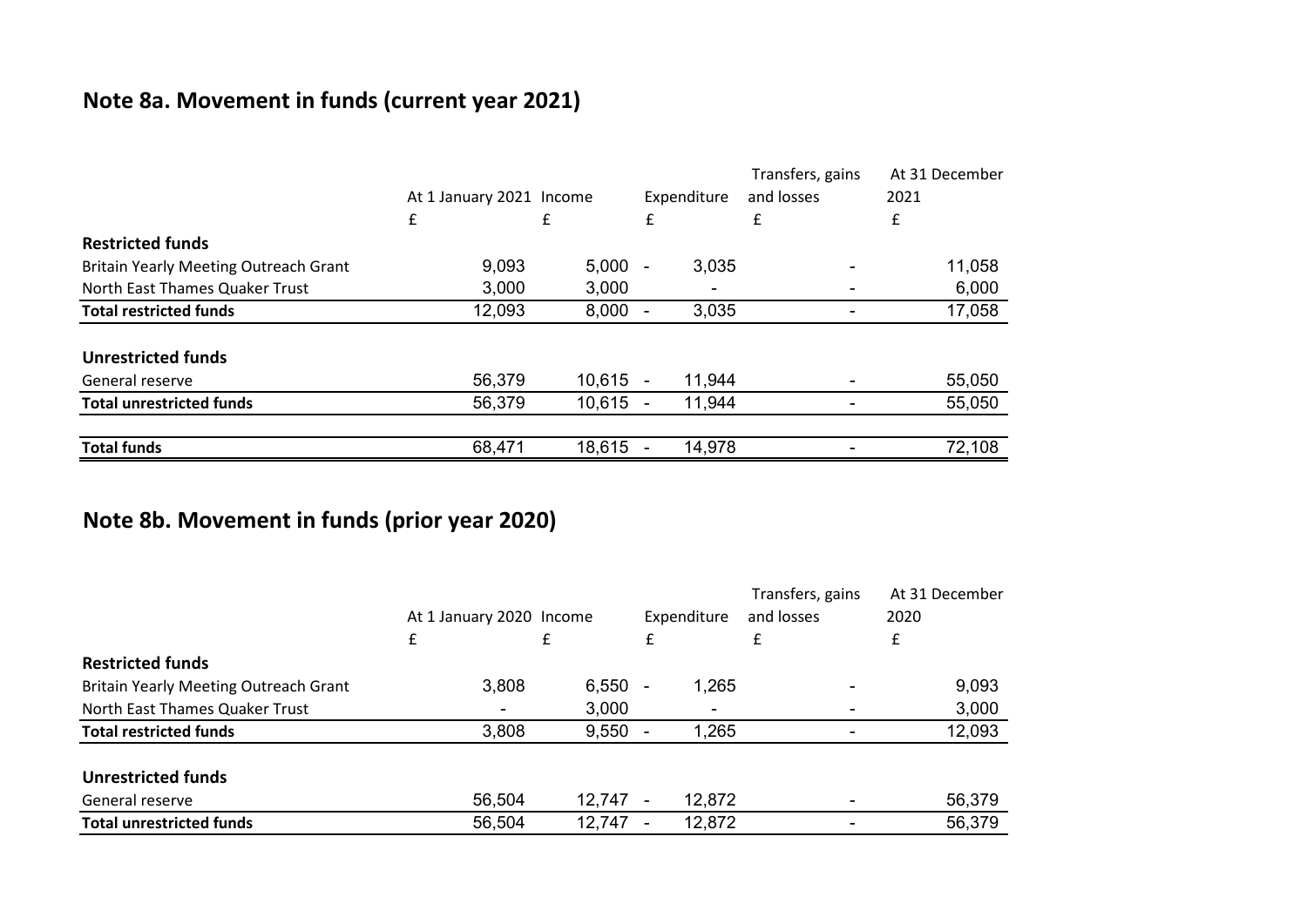### **Description of Restricted Funds**

#### **Britain Yearly Meeting Outreach Grant**

Britain Yearly Meeting of the Religious Society of Friends (Quakers), charity no. 1127633, provides us with a grant to facilitate YFGM's outreach within and beyond the Quaker community. The grant also includes an unrestricted element, shown within the general reserve.

### **North East Thames Quaker Trust**

North East Thames Quaker Trust, charity no. 212164, has provided funding for the relief of young Friends in financial hardship, to be distributed as bursaries.